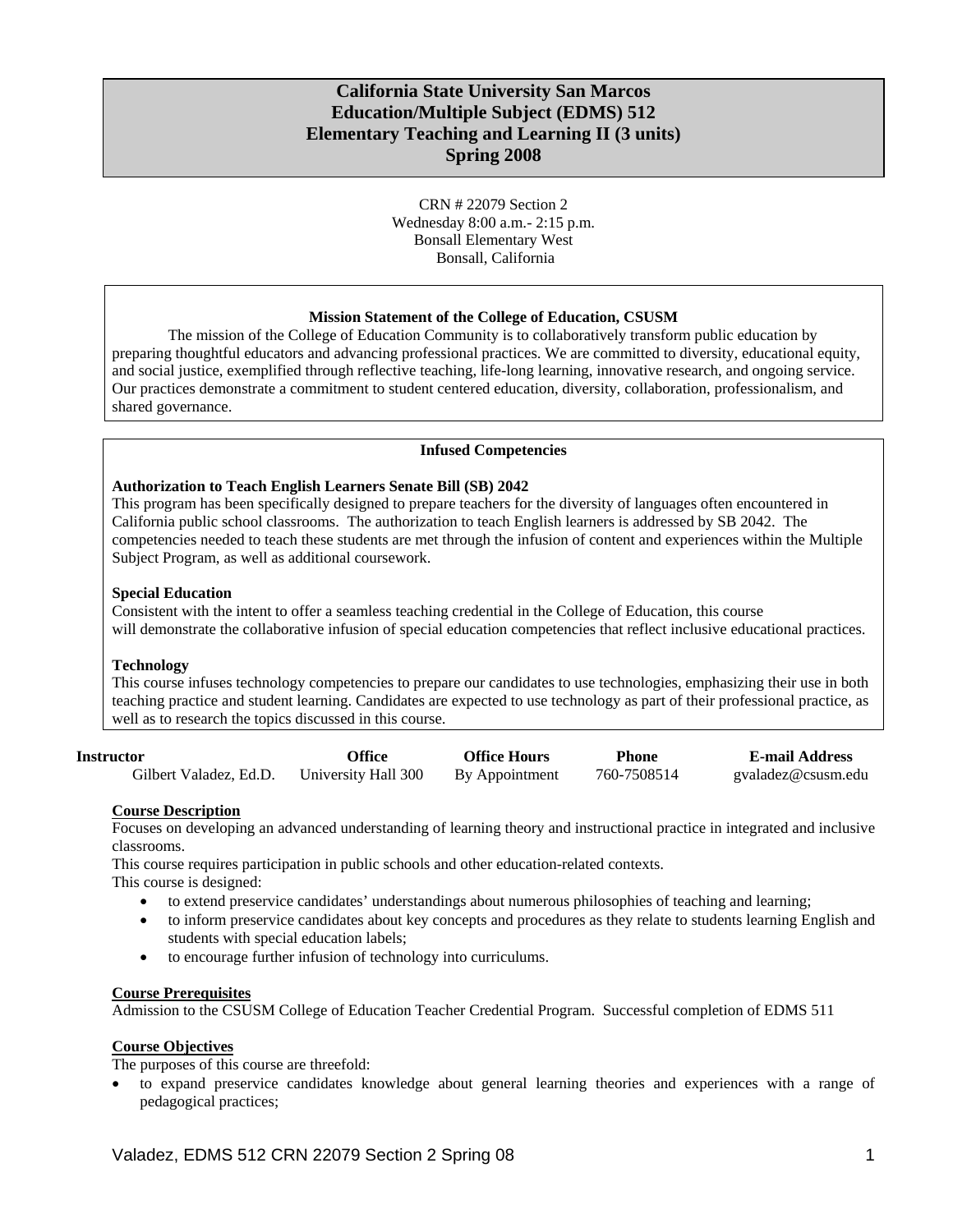- to enhance preservice candidates' awareness of the multiple perspectives and learning styles that exist in diverse classrooms and other education-related settings;
- to provide a safe environment for preservice candidates' discussion of, and experimentation with, a variety of techniques and methods of instruction.

## **Teacher Performance Expectations (TPE) Competencies**

This course is designed to help teachers seeking the Multiple Subjects Credential to develop the skills, knowledge, and attitudes necessary to assist schools and districts in implementing effective programs for students. The successful candidate will be able to merge theory and practice in order to realize a comprehensive and extensive educational program for all students. The following TPE's are primarily addressed in this course:

- TPE 6d Engaging and supporting all learners (IEP)
- TPE 10 Instructional Planning (One Month Plan)
- TPE 14 Educational technology (Taskstream)

These TPEs will be uploaded to TaskStream as part of the course requirements. The purpose of the portfolio is to assess how well you meet the TPEs. Although all the artifacts you place (more than 1 per TPE) in your portfolio have been assessed/graded by your professors, it is not clear if you have a thorough understanding of the TPEs and can make the connection between the assignments completed in class with the teaching you have experienced and the TPEs. Your task to write a cogent reflective essay for each TPE on how the artifacts you have chosen provide evidence that shows you have demonstrated meeting each TPE. Each narrative must include a: a) description b) analysis and c) reflection.

# **Required Text**

- Grant, Carl. A. & Gillette, Maureen. (2005). *Learning to Teach Everybody's Children: Equity, Empowerment and Education that is Multicultural.* Thomson & Wadsworth.
- Tomlinson, Carol Ann. (1999). *The Differentiated Classroom: Responding to the needs of all learners.*  Alexandria, VA: Association for Supervision and Curriculum Development. (Available as an e-book online.)
- Turnbull A., Turnbull, R. & Wehmeyer, M.L. (2007). *Exceptional Lives: Special Education in Today's Schools, 5th Ed*. Upper Saddle River, New Jersey: Pearson, Merrill Prentice Hall.
- Villa, R. A. and Thousand, J. S. (2005). Creating an Inclusive School ( $2<sup>nd</sup>$  ed.). Alexandria, VA: Association for Supervision and Curriculum Development.
- Task Stream Electronic Portfolio, Must register and pay fee online prior to first class @ www.TaskStream.com (register for duration of credential program).

### **Recommended Texts**

• Choate, J. S. (2004) *Successful inclusive teaching (4rd ed.)* Needham, MA: Allyn & Bacon.

### **Students with Disabilities Requiring Reasonable Accommodations**

Students must be approved for services by providing appropriate and recent documentation to the Office of Disable Student Services (DSS). This office is located in Craven Hall 5205, and can be contacted by phone at (760) 750-4905, or TTY (760) 750-4909. Students authorized by DSS to receive reasonable accommodations should meet with their instructor during office hours or, in order to ensure confidentiality, in a more private setting.

**Writing** In keeping with the All-University Writing Requirement, all 3 unit courses must have a writing component of at least 2,500 words (approximately). This will be met through written assignments.

### **Plagiarism**

All work submitted for this course should reflect students' efforts. When relying on supporting documents authored by others, cite them clearly and completely using American Psychological Association (APA) manual, 5<sup>th</sup> edition. Failure to do so may result in failure of the course.

# **CSUSM Academic Honesty Policy**

"Students will be expected to adhere to standards of academic honesty and integrity, as outlined in the Student Academic Honesty Policy. All written work and oral assignments must be original work. All ideas/materials that are borrowed from other sources must have appropriate references to the original sources. Any quoted material should give credit to the source and be punctuated with quotation marks.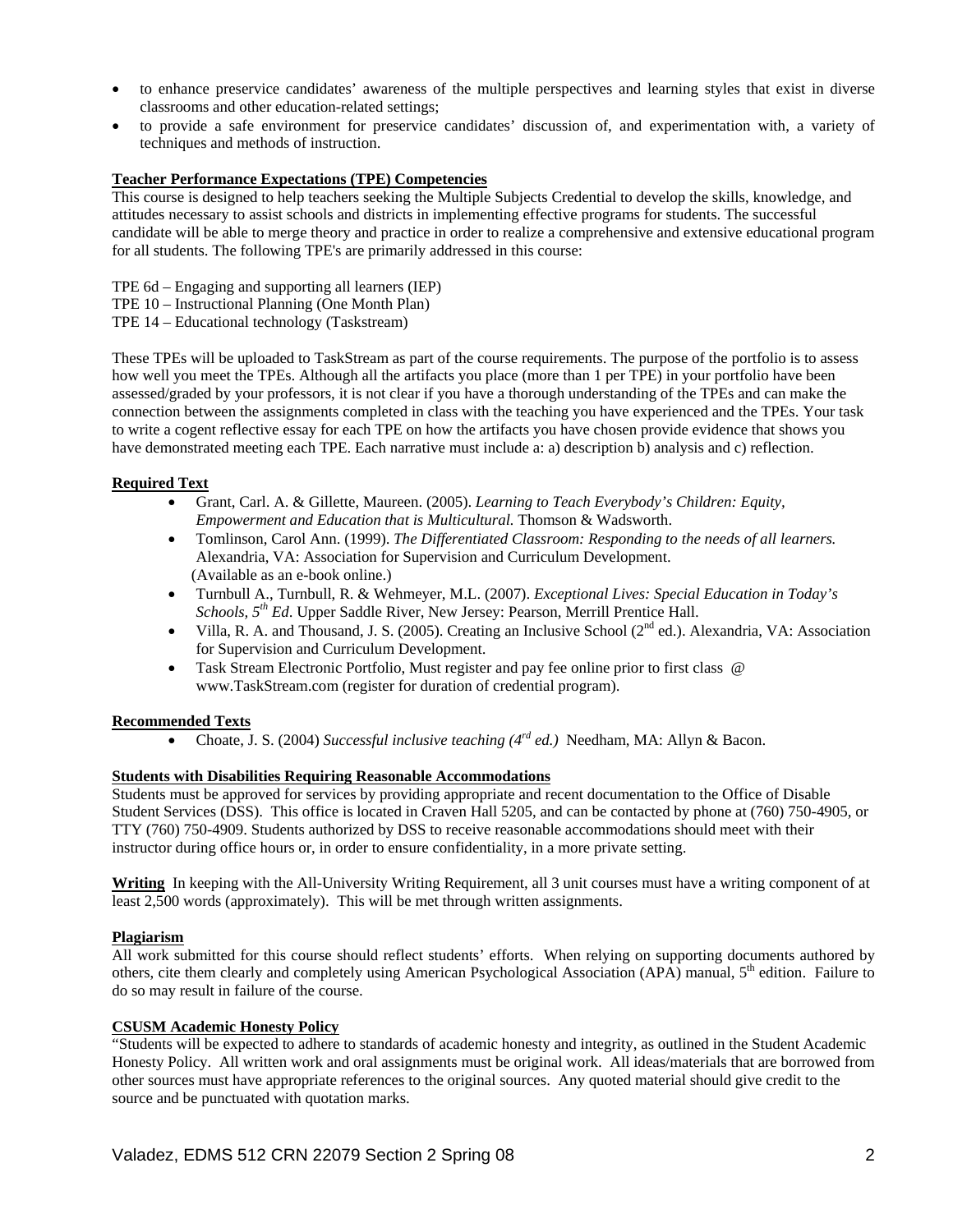Students are responsible for honest completion of their work including examinations. There will be no tolerance for infractions. If you believe there has been an infraction by someone in the class, please bring it to the instructor's attention. The instructor reserves the right to discipline any student for academic dishonesty in accordance with the general rules and regulations of the university. Disciplinary action may include the lowering of grades and/or the assignment of a failing grade for an exam, assignment, or the class as a whole."

# **E-mail & Online Discussion Protocol**

Email & On-Line Discussion Protocol Electronic correspondence (e-mail and on-line discussion) is a part of your professional interactions. If you need to contact instructor or other students, e-mail is often the easiest way to do so. It is my intention to respond to all received e-mails in a timely manner. Please be reminded that e-mail and on-line discussions are a very specific form of communication, with their own form of nuances and meanings. For instance, electronic messages sent with all upper case letters, major typos, or slang, often communicates more than the sender originally intended. With that said, please be mindful of all e-mail and on-line discussion messages you send, to your colleagues, to faculty members in the College of Education, or to persons within the greater educational community. All electronic messages should be crafted with professionalism and care.

# **Things to consider**:

- Would I say in person what this e-mail specifically says?
- How could this e-mail be misconstrued?
- Does this e-mail represent my highest self?
- Am I sending this e-mail to avoid a face-to-face conversation?

In addition, if there is ever a concern with an electronic message sent to you, please talk to that person face-to-face to correct any confusion.

For more guidance see Core Rules of Netiquette at *http://www.albion.com/netiquette/corerules.html* 

# **College of Education Attendance Policy**

Due to the interactive nature of courses in the COE, and the value placed on the contributions of every student, students are expected to prepare for, attend, and participate in all classes. For extenuating circumstances contact the instructors **before** class is missed, and make arrangements to make up what was missed. At minimum, a student must attend more than 80% of class time, or s/he may not receive a passing grade for the course.

If a student misses 20% or is late (or leaves early) for more than three sessions, the highest possible grade earned will be a "C". Please note you must earn a C+ or better to continue in the credential program. **Notification of absences does not automatically excuse a student from class. It is the responsibility of the student to meet with the instructor and discuss make up of class time or assignments.** 

# **Grading Policy**

All students will come prepared to class; readings and homework assignments are listed on the dates on which they are due.

All required work is expected to be on time. One grade level will be deducted for each class meeting for which it is late (e.g., an "A" assignment that is submitted one class session late will be marked down to a "B"). Unless prior instructor approval is secured, assignments will not be accepted three class sessions after which they are due. Exceptions will be handled on a case-by-case basis, as determined by the instructor.

It is expected that students will proofread and edit their assignments prior to submission. Students will ensure that the text is error-free (grammar, spelling), and ideas are logically and concisely presented. The assignment's grade will be negatively affected as a result of this oversight. Each written assignment will be graded approximately 80% on content and context (detail, logic, synthesis of information, depth of analysis, etc.), and 20% on mechanics (grammar, syntax, spelling, format, uniformity of citation, etc.). All citations, where appropriate, will use American Psychological Association (APA) format. Consult American Psychological Association (APA) Manual, 5<sup>th</sup> edition for citation guidance.

Grading will also include a component of "professional demeanor." Students will conduct themselves in ways that are generally expected of those who are entering the education profession. This includes but is not limited to:

- On-time arrival to all class sessions;
- Advance preparation of readings and timely submission of assignments;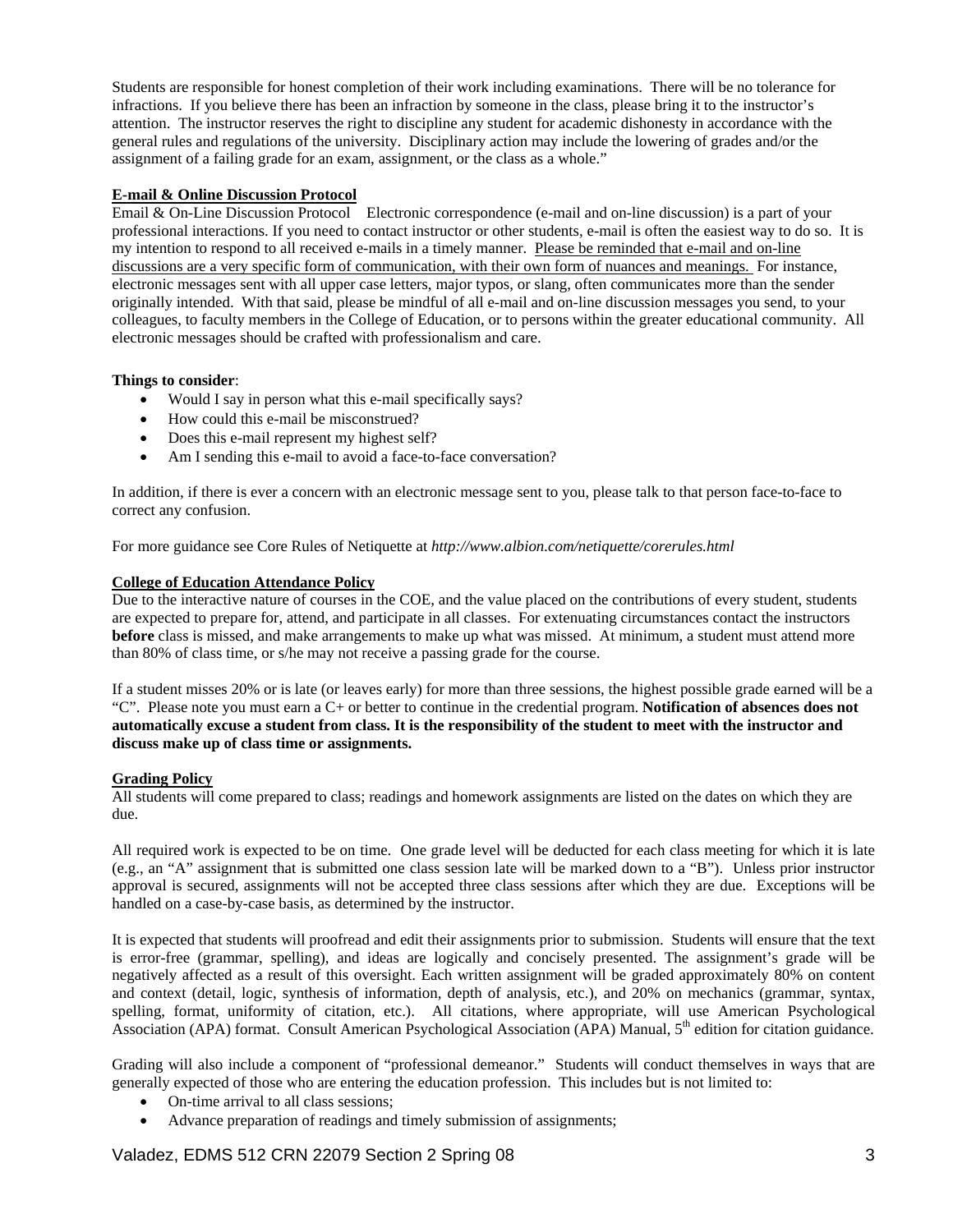- Respectful participation in all settings (e.g., whole group, small group, in/outside of class);
- Carefully considered, culturally aware approaches to solution-finding.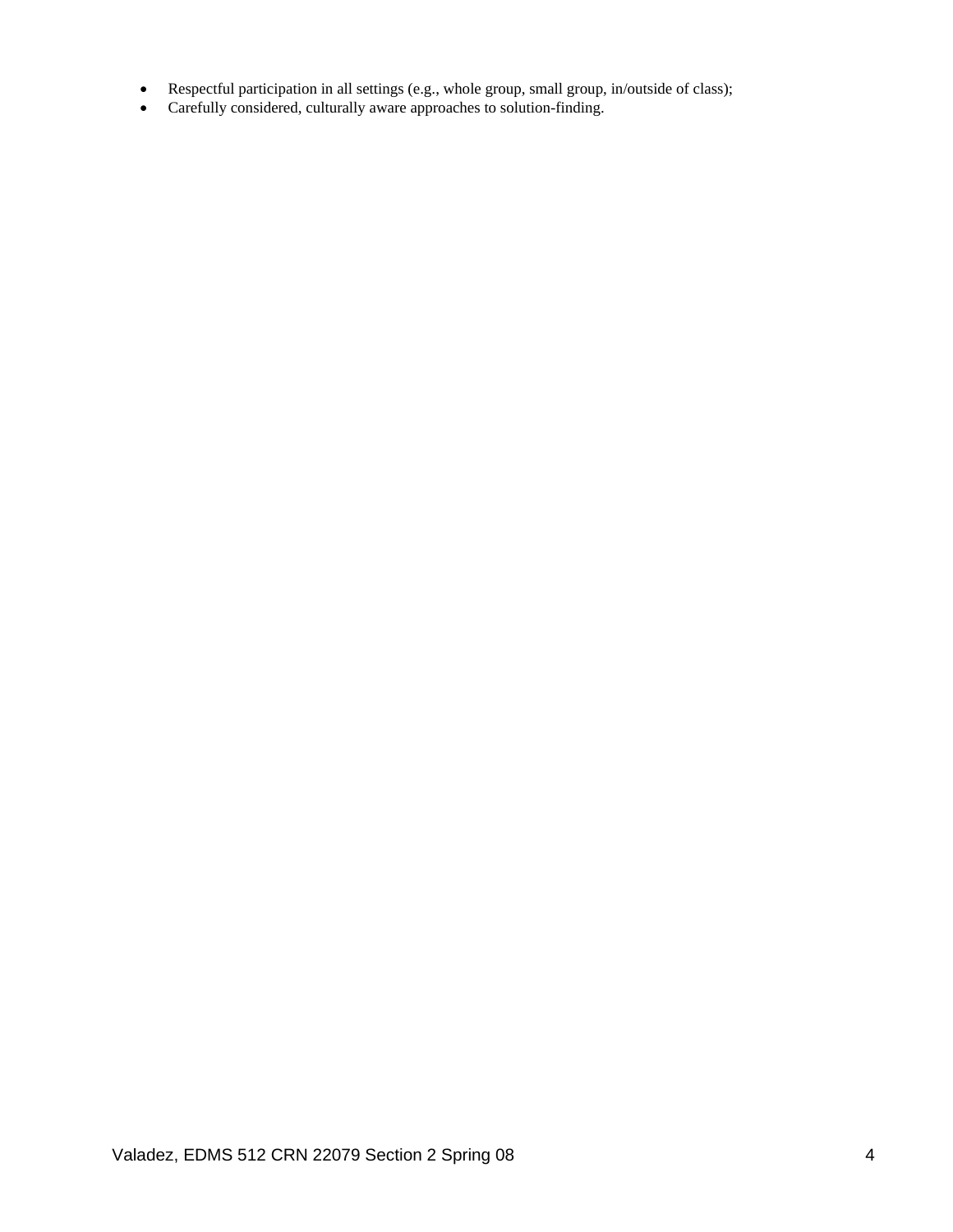| <b>Course Assignments</b>     |                                                        |                     |            |                    |
|-------------------------------|--------------------------------------------------------|---------------------|------------|--------------------|
| Disability Matrix             |                                                        |                     | 10 points  |                    |
| <b>IEP</b>                    |                                                        |                     | 10 points  |                    |
| <b>Philosophy Statement</b>   |                                                        |                     | 15 points  |                    |
| One Month Curriculum Plan     |                                                        |                     | 20 points  |                    |
|                               | Peer Teaching Presentation-Radford Curriculum Exchange |                     | 20 points  |                    |
| <b>TaskStream Submissions</b> |                                                        |                     | 10 points  |                    |
| Attendance/Participation      |                                                        |                     | 15 points  |                    |
| <b>Total</b>                  |                                                        |                     | 100 points |                    |
|                               |                                                        |                     |            |                    |
| <b>Grading Scale</b>          |                                                        |                     |            |                    |
| $A = 93-100$                  | $B+=86-89$                                             | $C_{\pm} = 77 - 79$ |            |                    |
| $A = 90-92$                   | $B = 83 - 86$                                          | $C = 73-76$         | $D=60-69$  | $F = 59$ or lower. |
|                               | $B = 80 - 82$                                          | $C = 70-72$         |            |                    |

**If you do not earn a C+ or higher in this course - you must repeat the course to earn your credential.** 

Please note assignments are due whether or not you are present in class that day.

While this syllabus is carefully planned, it may be modified at any time in response to the needs and interests of the class.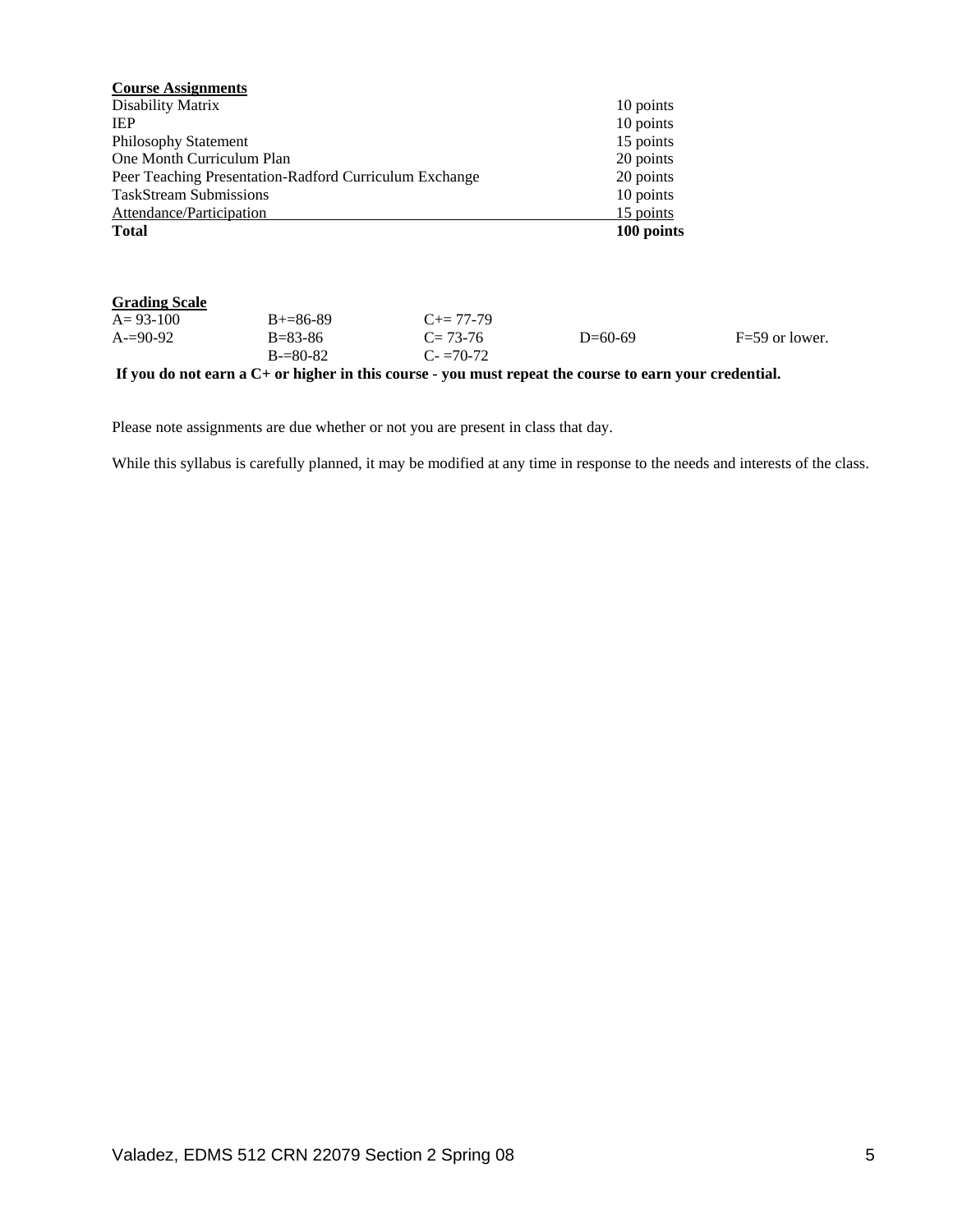| PART 1:<br><b>LANGUAGE STRUCTURE AND</b><br><b>FIRST- AND SECOND-LANGUAGE</b><br><b>DEVELOPMENT</b>                                             | PART 2:<br><b>METHODOLOGY OF BILINGUAL</b><br><b>ENGLISH LANGUAGE</b><br>DEVELOPMENT, AND CONTENT<br><b>INSTRUCTION</b>           | <b>PART 3:</b><br><b>CULTURE AND</b><br><b>CULTURAL DIVERSITY</b>                                   |  |
|-------------------------------------------------------------------------------------------------------------------------------------------------|-----------------------------------------------------------------------------------------------------------------------------------|-----------------------------------------------------------------------------------------------------|--|
| I. Language Structure and Use:<br><b>Universals and Differences</b><br>(including the structure of English)                                     | I. Theories and Methods of<br><b>Bilingual Education</b>                                                                          | I. The Nature of Culture                                                                            |  |
| The sound systems of language<br>А.<br>(phonology)                                                                                              | А.<br>Foundations                                                                                                                 | А.<br>Definitions of culture                                                                        |  |
| Word formation (morphology)<br>В.                                                                                                               | Organizational models: What works<br>В.<br>for whom?                                                                              | В.<br>Perceptions of culture                                                                        |  |
| Syntax<br>C.                                                                                                                                    | C.<br>Instructional strategies                                                                                                    | C.<br>Intra-group differences (e.g., ethnicity,<br>race, generations, and micro-cultures)           |  |
| Word meaning (semantics)<br>D.                                                                                                                  | II. Theories and Methods for Instruction<br>In and Through English                                                                | Physical geography and its effects on<br>D.<br>culture                                              |  |
| Е.<br>Language in context                                                                                                                       | Teacher delivery for both English<br>А.<br>language development and content<br>instruction                                        | Cultural congruence<br>Е.                                                                           |  |
| Written discourse<br>F.                                                                                                                         | Approaches with a focus on English<br>В.<br>language development                                                                  | II. Manifestations of Culture: Learning<br><b>About Students</b>                                    |  |
| Oral discourse<br>G.                                                                                                                            | C.<br>Approaches with a focus on content<br>area instruction (specially designed<br>academic instruction delivered in<br>English) | What teachers should learn about their<br>А.<br>students                                            |  |
| Nonverbal communication<br>Η.                                                                                                                   | Working with paraprofessionals<br>D.                                                                                              | <b>B.</b> How teachers can learn about their<br>students                                            |  |
| Language Change<br>L.                                                                                                                           |                                                                                                                                   | C. How teachers can use what they learn<br>about their students (culturally<br>responsive pedagogy) |  |
| II. Theories and Factors in First- and<br><b>Second-Language Development</b>                                                                    | III. Language and Content Area<br><b>Assessment</b>                                                                               | III. Cultural Contact                                                                               |  |
| A. Historical and current theories and<br>models of language analysis that have<br>implications for second-language<br>development and pedagogy | Purpose<br>Α.                                                                                                                     | Concepts of cultural contact<br>А.                                                                  |  |
| <b>B.</b> Psychological factors affecting first- and<br>second-language development                                                             | Methods<br>В.                                                                                                                     | В.<br>Stages of individual cultural contact                                                         |  |
| C. Socio-cultural factors affecting first- and<br>second-language development                                                                   | C. State mandates                                                                                                                 | C. The dynamics of prejudice                                                                        |  |
| Pedagogical factors affecting first- and<br>D.<br>second-language development                                                                   | Limitations of assessment<br>D.                                                                                                   | D. Strategies for conflict resolution                                                               |  |
| E. Political factors affecting first- and<br>second-language development                                                                        | Е.<br>Technical concepts                                                                                                          | IV. Cultural Diversity in U.S. and CA                                                               |  |
|                                                                                                                                                 |                                                                                                                                   | <b>Historical perspectives</b><br>А.                                                                |  |
|                                                                                                                                                 |                                                                                                                                   | Demography<br>В.                                                                                    |  |
|                                                                                                                                                 |                                                                                                                                   | Migration and immigration<br>C.                                                                     |  |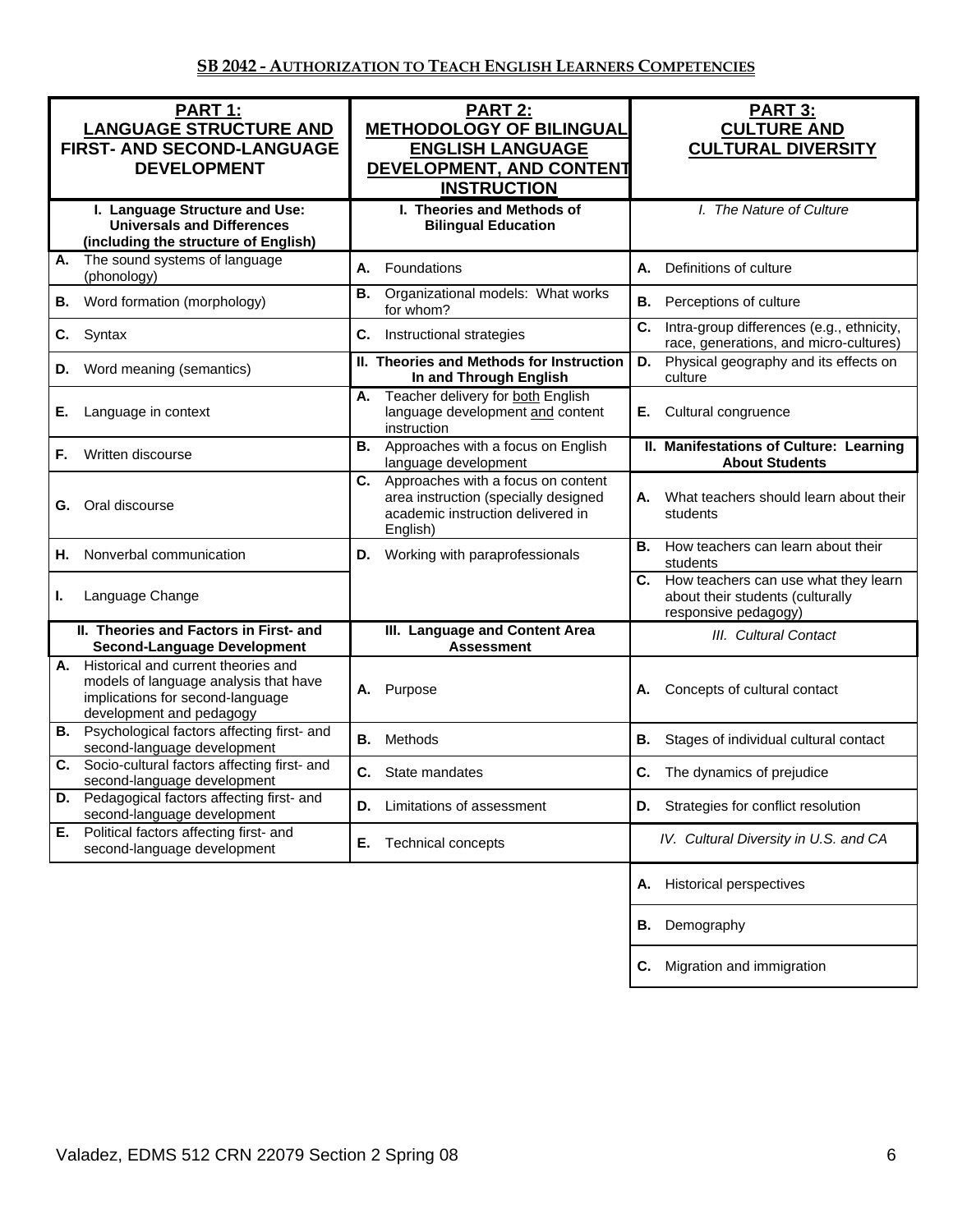# **Course Outline**

**While this syllabus is carefully planned, it may be modified at any time in response to the needs and interests of the class.** 

| <b>Session</b> | <b>Topic</b>                                                                                                                                                                                                  | <b>Reading &amp; Assignment Due</b>                                                                                                                                                                             |
|----------------|---------------------------------------------------------------------------------------------------------------------------------------------------------------------------------------------------------------|-----------------------------------------------------------------------------------------------------------------------------------------------------------------------------------------------------------------|
| 1<br>01/23/08  | Course Overview<br><b>Community Building</b><br><b>CSTP &amp; TPE Review</b><br><b>Student Teaching Reflection</b><br>Philosophy Statement<br>Introduction to Disability Matrix<br>Peer Teaching Expectations | Grant & Gillette: Ch. 2 & 8<br><b>CSTP &amp; TPEs</b><br><b>Bring philosophy statements from</b><br>EDUC 350 (if you have not written one,<br>write a draft using the guide on Grant<br>& Gillette p. 330-331.) |
| 2<br>01/30/08  | Preview 1 Month Plan Assignment<br>Preview IEP Assignment<br>Video-IEP<br>Disability Matrix Activity                                                                                                          | Turnbull & Turnbull: Chs. $1, 2 \& 5\n-16$<br>Villa: Chs. 1, 2, 3, 4 & 7<br>IEP Lecturette & Photo Examples<br>(WebCT)<br>Bring copies of all content area standards                                            |
| 3<br>02/06/08  | Curriculum and Curriculum Planning<br>3 Month Plan work session<br>TaskStream TPE Workshop                                                                                                                    | Grant & Gillette: Ch. 4<br>Sleeter & Stillman Article (WebCT)<br><b>TaskStream TPE Submission</b><br><b>Disability Matrix</b>                                                                                   |
| 4<br>02/13/08  | <b>Educational Philosophy</b><br>Philosophy statement peer revision<br>1 Month Plan work session<br>Philosophy in Action Scenarios<br><b>IEP</b> Activity                                                     | Grant & Gillette: Chs. 8 & 10<br>Case Study Scenarios (WebCT)<br><b>Philosophy Paper Draft</b><br><b>IEP Assignment</b>                                                                                         |
| 5<br>02/20/08  | CSTP - How Does It All Fit Together - BTSA<br>Teacher Reflection - What do you expect this time<br>around?                                                                                                    | <b>Final Philosophy Paper</b><br>Grant & Gillette: Ch. 6 & Epilogue                                                                                                                                             |
| 6<br>02/27/08  | Workshop-Radford Curriculum Exchange. Be<br>prepared to work on your presentations in class.<br>Bring your work and use this time constructively.                                                             | <b>TaskStream TPE Submission</b>                                                                                                                                                                                |
| 7<br>03/05/08  | Radford Curriculum Exchange                                                                                                                                                                                   | <b>TaskStream TPE Revisions</b><br>Come prepared for the distance learning<br>event. Time to be announced later.                                                                                                |
| 8<br>03/12/08  | Mock Interview: Refer to Module Eight in WebCT                                                                                                                                                                | <b>One Month Plan</b><br><b>Radford Curriculum Exchange Reflection</b><br><b>Career Guide for Education Candidates</b><br>http:www.csusm.edu/careers/index.html                                                 |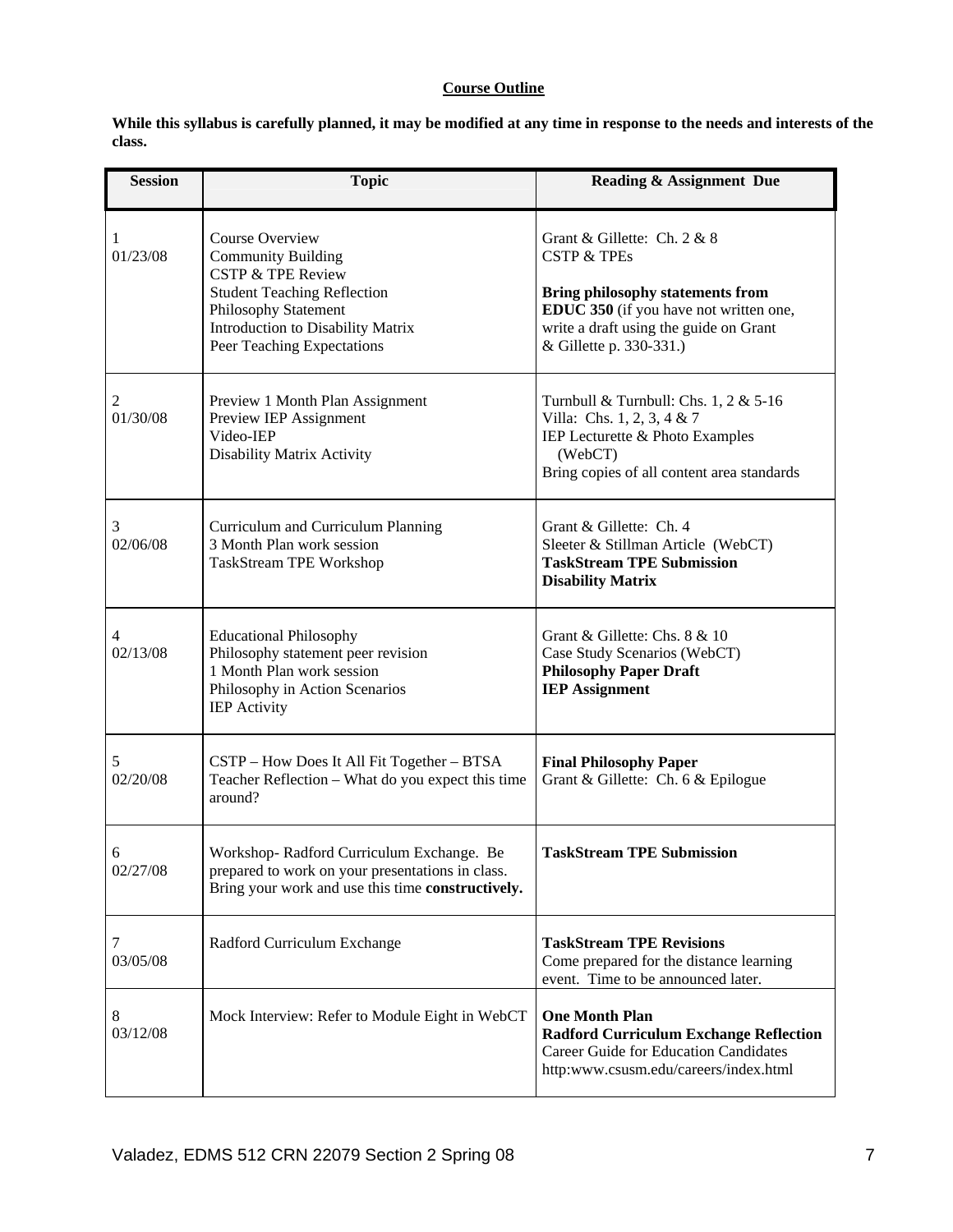### **Philosophy Statement/Letter Application 15 Points 15 Points**

Learner Objectives: Refinement of a personal philosophy of teaching and creation of letter of application

Assessment: Teacher candidates will prepare a Word processed philosophy of teaching statement letter.

| Resource(s):           | Title and necessary information:                                                                 |
|------------------------|--------------------------------------------------------------------------------------------------|
| Textbook               | Grant, C. & Gillette, M. (2006). Learning to Teach Everyone's Children. Equity,                  |
|                        | Empowerment, and Education that is Multicultural. Australia: Thomson Wadsworth. ISBN             |
|                        | $\text{\#}0$ -534-64467-8                                                                        |
|                        | Chs. $2 & 8$                                                                                     |
| <b>Other Resources</b> | Villa, R. A. & Thousand, J. S. (1995). Creating an inclusive school. Alexandria, VA:             |
|                        | Association for Supervision and Curriculum Development.                                          |
|                        | Chapters 1, 2, 3, 4 & 7                                                                          |
|                        |                                                                                                  |
|                        | Choate, J. (2000). Basic principles of inclusive instruction. In J.S. Choate (Ed.) Successful    |
|                        | inclusive teaching: Proven ways to detect and correct special needs ( $3rd$ ed.) Boston: Allyn & |
|                        | Bacon.                                                                                           |
|                        | Chapters $1 & 16$                                                                                |

# **Preparation**

In preparation for this assignment:

- Read the above readings, instructions, and rubric below
- Take the Educational Philosophy Survey in Grant & Gillette
- Review your philosophy statement from EDUC 350 or write a draft using guide from Grant & Gillette pp.330-331

### **Task Guidelines for Philosophy Statement/Letter of Application**

## **Introduction 2 points**

Introduce yourself.

- **Contextually describe the student populations you are prepared to teach (culture, language, gender, ability, and social economic status). You can refer to district, school and classroom experiences.**
- **Why are you interested in this job?**

### **Your educational philosophy 2 points**

Identify you educational philosophy and describe what you believe about students as learners, the learning process, families as partners and how to meet student needs.

### **Your management approach 2 points**

Describe how you will create a supportive and positive learning environment for this diverse population of students to promote educational equity and positive intercultural relationships within the classroom and specify why these practices contribute to the creation of a democratic classroom.

Describe your primary methods, approaches, and strategies and how you organize instruction to promote educational equity and positive intercultural relationships within the classroom and specify why these practices contribute to the creation of a democratic classroom (Charles, 2000). Use your personal experiences as an observer or student teacher to support your argument.

### **Your instructional approach 1 point 1 point 1 point 1 point 1 point 1 point 1 point 1 point 1 point 1 point 1 point 1 point 1 point 1 point 1 point 1 point 1 point 1 point 1 point 1 point 1 point 1 point 1 point 1 point 1**

Describe the first and second language and special education challenges you anticipate the students in this class will face. In your response, reference theories of first and second language, inclusion strategies, and literacy development.

# **Your personal identity 3 points**

How do your own personal values and biases affect the teaching and learning of students?

How does your identity and experiences influence your responses for numbers

1. your educational philosophy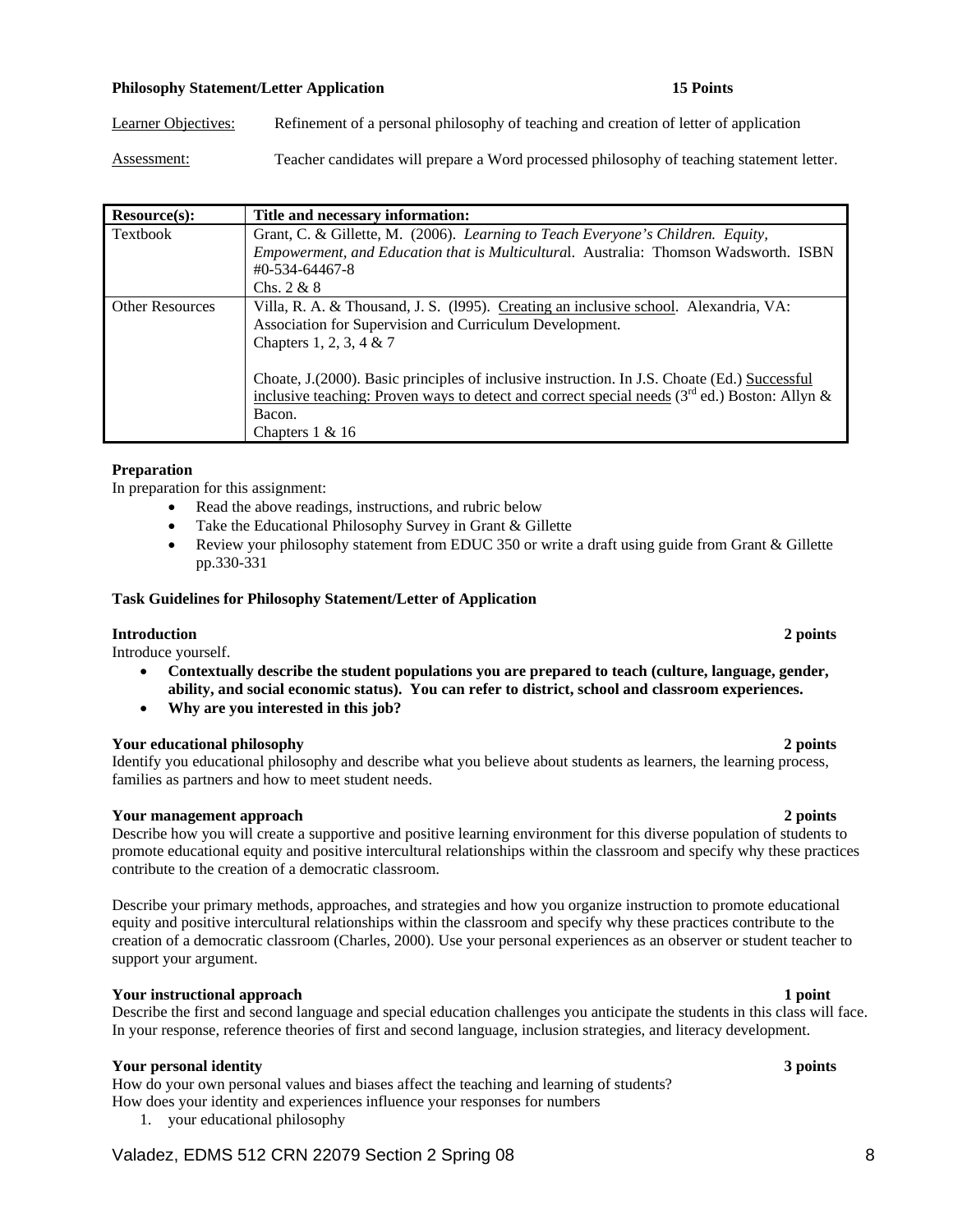- 2. your management approach
- 3. your instructional approach, including differentiation for students with special needs and English Language Learners

| <b>Conclusion</b><br>Wrap up the letter with a formal salutation and thank you.<br>Why are you a strong candidate for this position? | 2 points |
|--------------------------------------------------------------------------------------------------------------------------------------|----------|
| <b>Resume</b>                                                                                                                        | 3 points |
| Include a professional resume addressing your education and teaching experiences.                                                    |          |
|                                                                                                                                      |          |

**Total \_\_\_\_\_\_\_\_ / 15 points**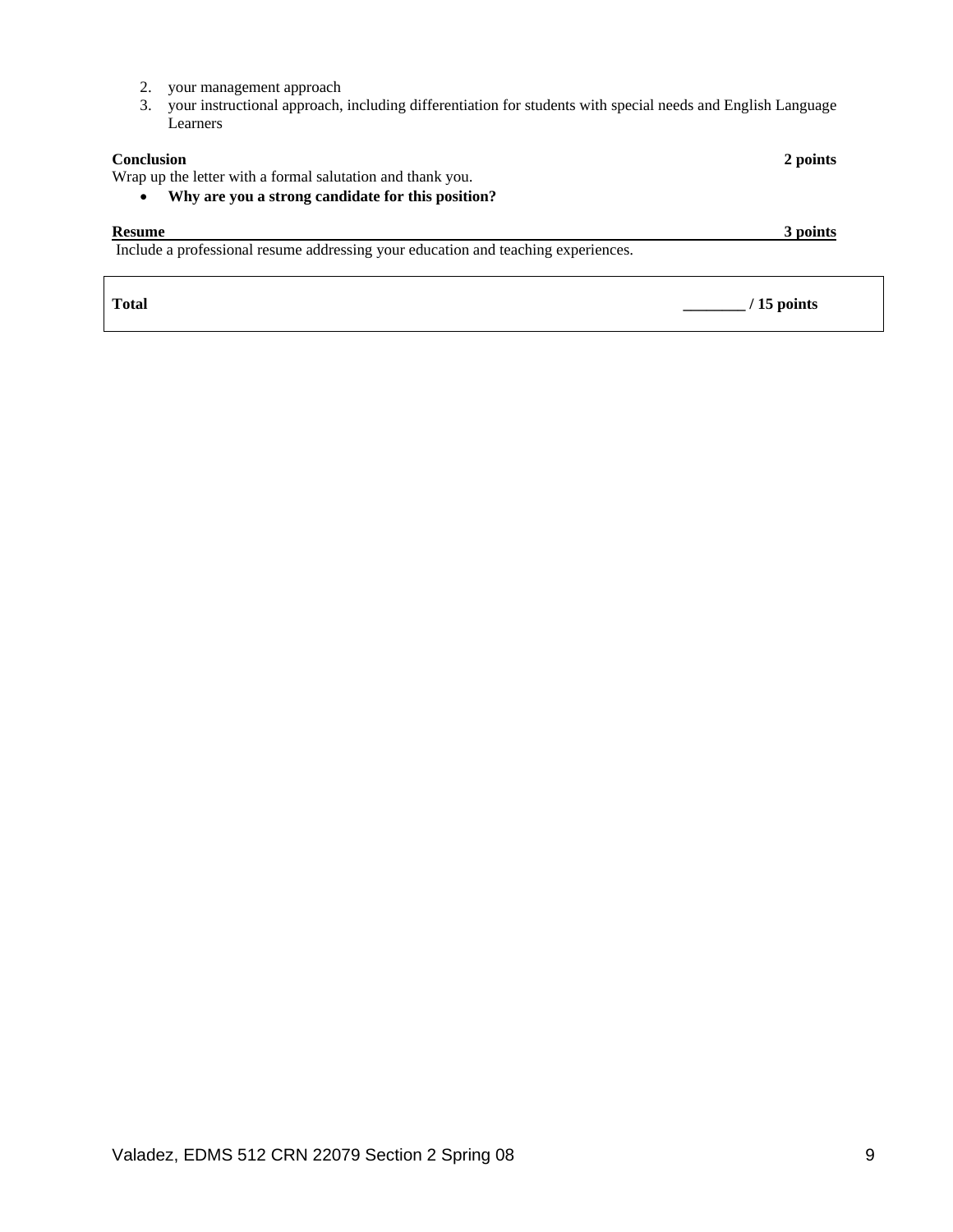| Learner Objectives: | Knowledge of U.S. special education disability categories, accompanying learner<br>characteristics, and needed supports for success in general education                                                                                                                                           |
|---------------------|----------------------------------------------------------------------------------------------------------------------------------------------------------------------------------------------------------------------------------------------------------------------------------------------------|
| Assessment:         | Teacher candidates apply their knowledge of nondiscriminatory assessment, processes<br>for making a child eligible for special education, and the teacher's role in developing<br>IEPs by creating a matrix of disabilities. Written products and class discussions<br>evidencing assessment above |

| Resource(s):          | Title and necessary information:                                                                    |
|-----------------------|-----------------------------------------------------------------------------------------------------|
| Textbook              | Turnbull, A., Turnbull, R., & Wehmeyer, M. L. (2007). Exceptional Lives. Special                    |
|                       | Education in Today's Schools. (3 <sup>rd</sup> ed.) Upper Saddle River, NJ. Pearson Education, Inc. |
|                       | ISBN #0-13-170869-4                                                                                 |
|                       | $Chs. 5-16$                                                                                         |
| <b>Other Resource</b> | Choate, J.S. (2000) Successful inclusive teaching: Proven ways to detect and correct special        |
|                       | needs ( $3^{rd}$ ed.) Boston: Allyn & Bacon. (ISBN 0-205-30621-7)                                   |
|                       | Ch. 2 & 15                                                                                          |
| <b>Online Course</b>  | <b>WebCT Disability Data Resources</b>                                                              |
| Supplement            |                                                                                                     |

# **Task Guidelines for the Disability matrix**

Students will work in small groups to apply their knowledge of the categories of disability recognized by the Individuals with Disabilities Education Act (IDEA) by:

> creating a table, graphic organizer, or other visual representation of the thirteen (13) special education disability categories presented in this course. Your table must take the form of a word-processed table or an Excel chart, or any other organizational scheme that clearly illustrates each of the following seven dimensions:

- 1. The name of the handicapping condition
- 2. A brief description of the learning and/or social behaviors associated with the disability
- 3. One assessment appropriate to use to determine the presence or degree of the disability
- 4. One typical adaptation/modification in **curriculum, materials, goals (content)**
- 5. One typical adaptation/modification in **classroom environment (process)**
- 6. One typical adaptation/modification in **teaching practices (process)**
- 7. One typical adaptation/modification in **assessments** required of the student **(product)**

*Suggestion: Consider using the landscape paper layout (File>Paper Size>Orientation: click Landscape), and having only 3 or 4 categories listed per page. This will give you adequate space to include all of the dimensions listed above.*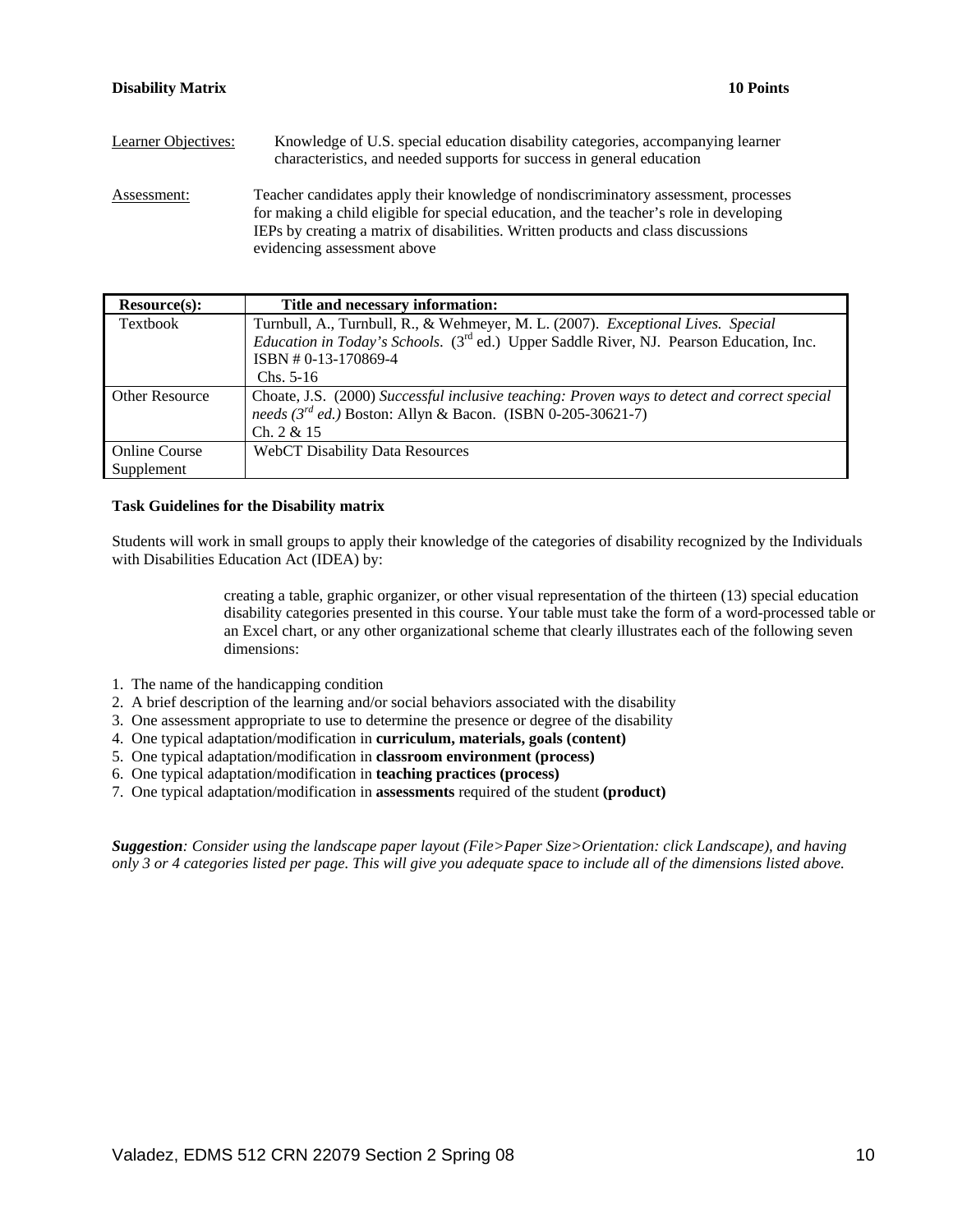# **Disability Characteristics Matrix Expectations**

| <b>Element</b>              | <b>Expectations</b>                              |
|-----------------------------|--------------------------------------------------|
| Description of              | Detailed description of characteristics,         |
| disability categories       | incidence, and educational implications for each |
| under IDEA                  | of the 13 categories                             |
| Assessment                  | Detailed description of formal and informal      |
|                             | assessment procedures used to determine          |
|                             | presence/degree of disability.                   |
| Curriculum                  | Modification in content (curriculum, materials   |
| Modification                | or goals) for each disability named              |
| Classroom                   | Modification in classroom environment for each   |
| Environment                 | disability named                                 |
| Modification                |                                                  |
| <b>Process Modification</b> | Modification in teaching practice/process        |
|                             | assessment for each disability named             |
| Assessment                  | Modification in learning product assessment for  |
| Modification                | each disability named                            |
| Total                       |                                                  |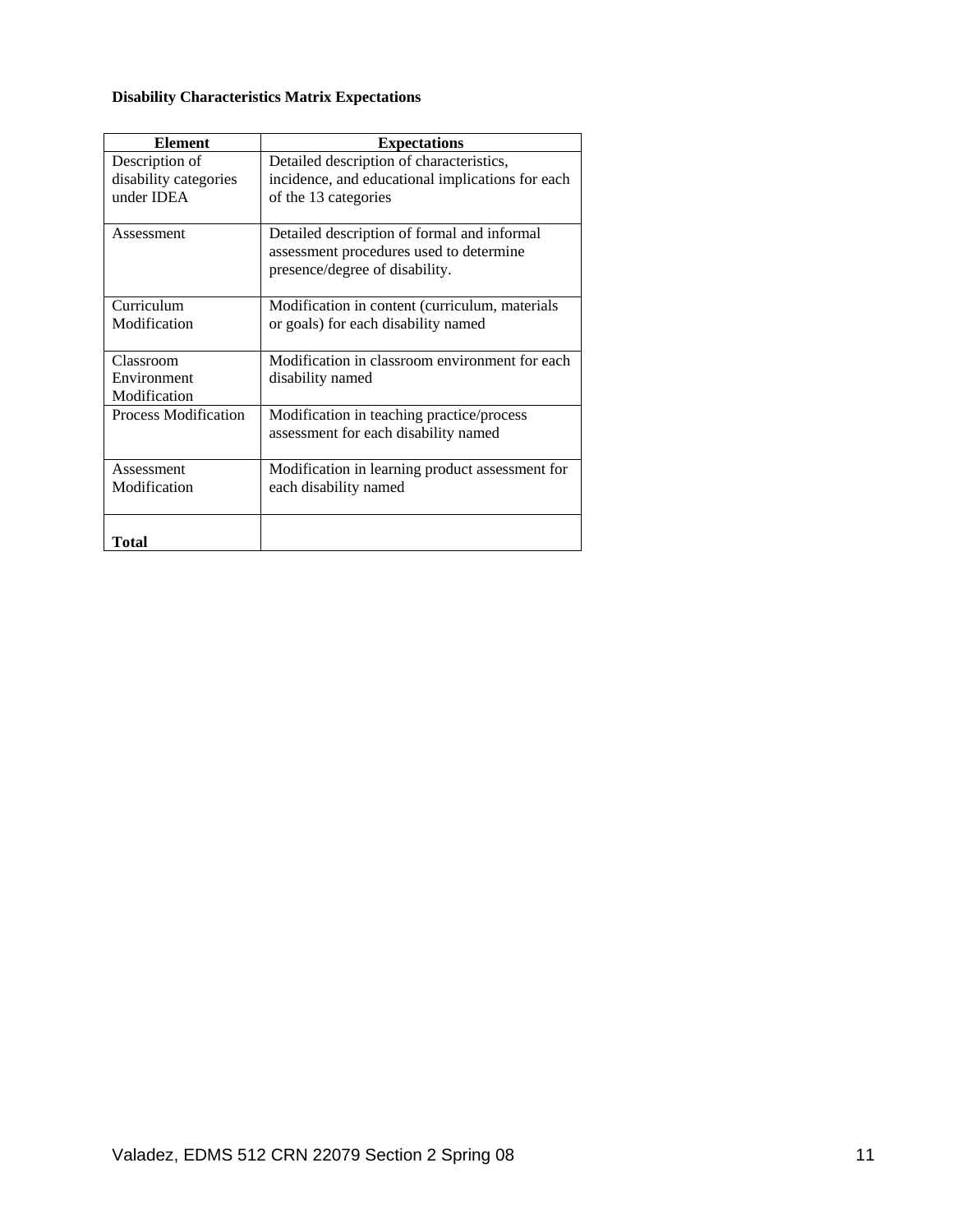| <b>The IEP Process</b>   | <b>10 Points</b>                                                                                                                                                                                                                       |
|--------------------------|----------------------------------------------------------------------------------------------------------------------------------------------------------------------------------------------------------------------------------------|
| <b>Learner Outcomes:</b> | Knowledge of nondiscriminatory assessment, processes for making a child eligible for<br>special education, and the teacher's role in developing IEPs                                                                                   |
| <b>Assessment:</b>       | Teacher candidates apply their knowledge of nondiscriminatory<br>assessment, processes for making a child eligible for special<br>education, and the teacher's role in developing IEP by                                               |
|                          | Creating their own "Best Practices in the IEP Process"<br>1)<br>Checklist" and use the checklist to assess the IEP process<br>employed in the student's school;<br>Creating a resource list of the special education and related<br>2) |
|                          | services personnel in the school and in the school district<br>upon whom they can call.                                                                                                                                                |
|                          | Evaluating the assessment process in their school relative to<br>3)<br>assessment team member responsibilities, identifying<br>learnings about the school's assessment processes and<br>suggestions for improvement, if appropriate.   |
|                          | $\mathbf{r}$                                                                                                                                                                                                                           |

4) Evaluating an IEP meeting in terms of team communication, creative problem solving, and family centeredness.

| Resource(s):           | Title and necessary information:                                                                                                                                                                                                                                                  |
|------------------------|-----------------------------------------------------------------------------------------------------------------------------------------------------------------------------------------------------------------------------------------------------------------------------------|
| Textbook               | Turnbull, A., Turnbull, R., & Wehmeyer, M. L. (2007). Exceptional Lives. Special<br><i>Education in Today's Schools.</i> (3 <sup>rd</sup> ed.) Upper Saddle River, NJ. Pearson Education, Inc.                                                                                    |
|                        | ISBN #0-13-170869-4                                                                                                                                                                                                                                                               |
|                        | Chs. 1, 2 & $5-16$                                                                                                                                                                                                                                                                |
|                        | Villa, R. A. & Thousand, J. S. (1995). Creating an inclusive school. Alexandria, VA:<br>Association for Supervision and Curriculum Development.                                                                                                                                   |
|                        | Chapters 1, 2, 3, 4 & 7                                                                                                                                                                                                                                                           |
| <b>Other Resources</b> | Gable, R.A. and Hendrickson, J.M. (2000). Teaching all the students: A mandate for<br>educators. In J.S. Choate (Ed.) Successful inclusive teaching: Proven ways to detect and<br><u>correct special needs</u> ( $3rd$ ed.), pp 1-17. Boston: Allyn & Bacon. (ISBN 0-205-30621-7) |
|                        | Chapter 1                                                                                                                                                                                                                                                                         |
|                        | Choate, J. (2000). Basic principles of inclusive instruction. In J.S. Choate (Ed.) Successful<br>inclusive teaching: Proven ways to detect and correct special needs $(3^{rd}$ ed.) Boston: Allyn &                                                                               |
|                        | Bacon.                                                                                                                                                                                                                                                                            |
|                        | Chapters 1 & 16                                                                                                                                                                                                                                                                   |
|                        | Lecturette by Jacqueline Thousand, Professor, CSUSM, College of Education (WebCT)                                                                                                                                                                                                 |
| Video/segment          | Video Segment # 2 "Working Together: The IEP The Inclusion Series (1998) Weland<br>Prods/KCET and Allyn & Bacon. (ISBN 0-205-29111-2)                                                                                                                                             |
| Internet $Site(s)$     | www.ed.gov/offices/OSERS/IDEA                                                                                                                                                                                                                                                     |
|                        | This OSERS IDEA Home Page site provides a detailed explanation of IDEA.                                                                                                                                                                                                           |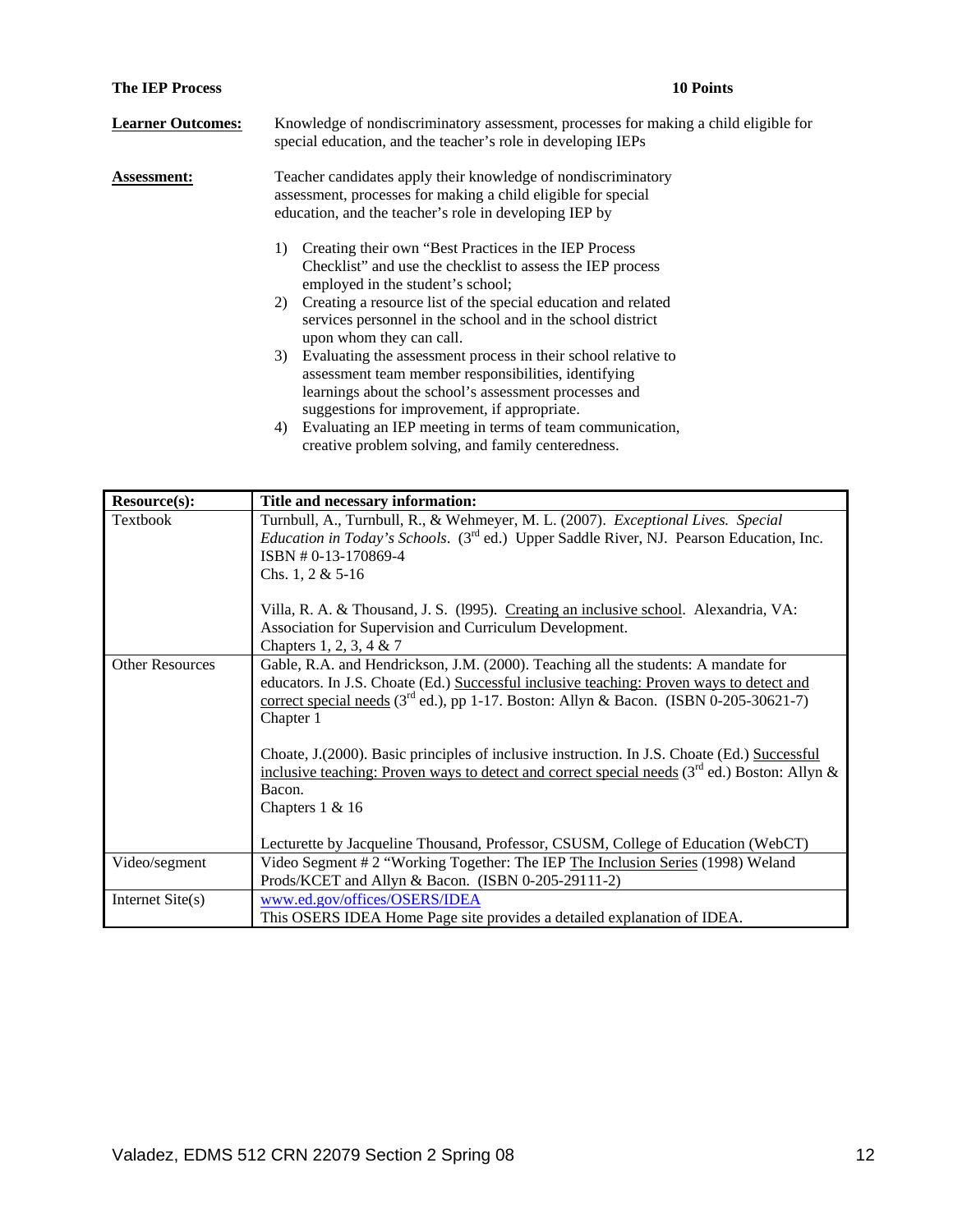## **Task Guidelines for the IEP Process**

Today's teachers will have students with identifiable disabilities in their classrooms. When the Student Study Team (SST) process is not satisfactory, a recommendation for the development of an Individual Education Program (IEP) may be the next step.

When developing an IEP, the following four questions should be addressed:

- 1. Who are all of the special education and related service personnel who can be called upon for support in the school and in the school district?
- 2. How does the school staff ensure that students receive nondiscriminatory evaluations and appropriate educational experiences?
- 3. Does the school's specific IEP meeting format address the following:
	- *Breadth of assessment*  More than one test must be used as the basis of evaluation Assess all areas related to the suspected disability
	- *Administration of assessment*  Select and administer nondiscriminatory racial and ethnic assessments Use trained personnel to administer assessments
	- *Timing of assessment*  Nondiscriminatory evaluation must occur before initial placement into or out of special education Reevaluation occurs every three years or more frequently, if conditions warrant or parents/guardians, or teacher request
	- *Parental/Guardian notification and consent*  Parents/guardians must be fully informed and consent to having their child assessed Consent for evaluation is not consent for placement into special education; separate consent is required for consent
	- Interpretation of assessment results must consider a variety of sources.
- 4. What does the school's specific IEP look like? Does it include and/or address the following:
	- The student's present level of educational performance, including how the disability affects the educational experience;
	- Measurable annual goals and short-term objectives;
	- The special education accommodations, related services, and other ways support will be provided to ensure the student's success;
	- The extent to which the student will participate with students who do not have disabilities in the general education and extracurricular activities;
	- Individual modifications if the student participates in standardized assessments, and explanation s for when the student does not participate in such assessments
	- The projected start date, frequency, location, and duration of modifications;
	- Brief discussion of how the student's progress towards annual goals will be assessed.

# **Application Activities**

### **In-Class Video Viewing and Analysis**

View the video Segment # 2 "Working Together: The IEP" from The Inclusion Series (1998) Weland Prods/KCET and Allyn & Bacon. As you view the video, jot down notes regarding what is presented as (and what you perceive as) "best practices" or "great tips" in IEP development and implementation.

After viewing the segment, take your notes from the lecturette and the video viewing and create your own "Best Practices in the IEP Process Checklist." It is beneficial to do this in collaborative teams in and/or out of class. You will use this checklist later in an actual IEP meeting.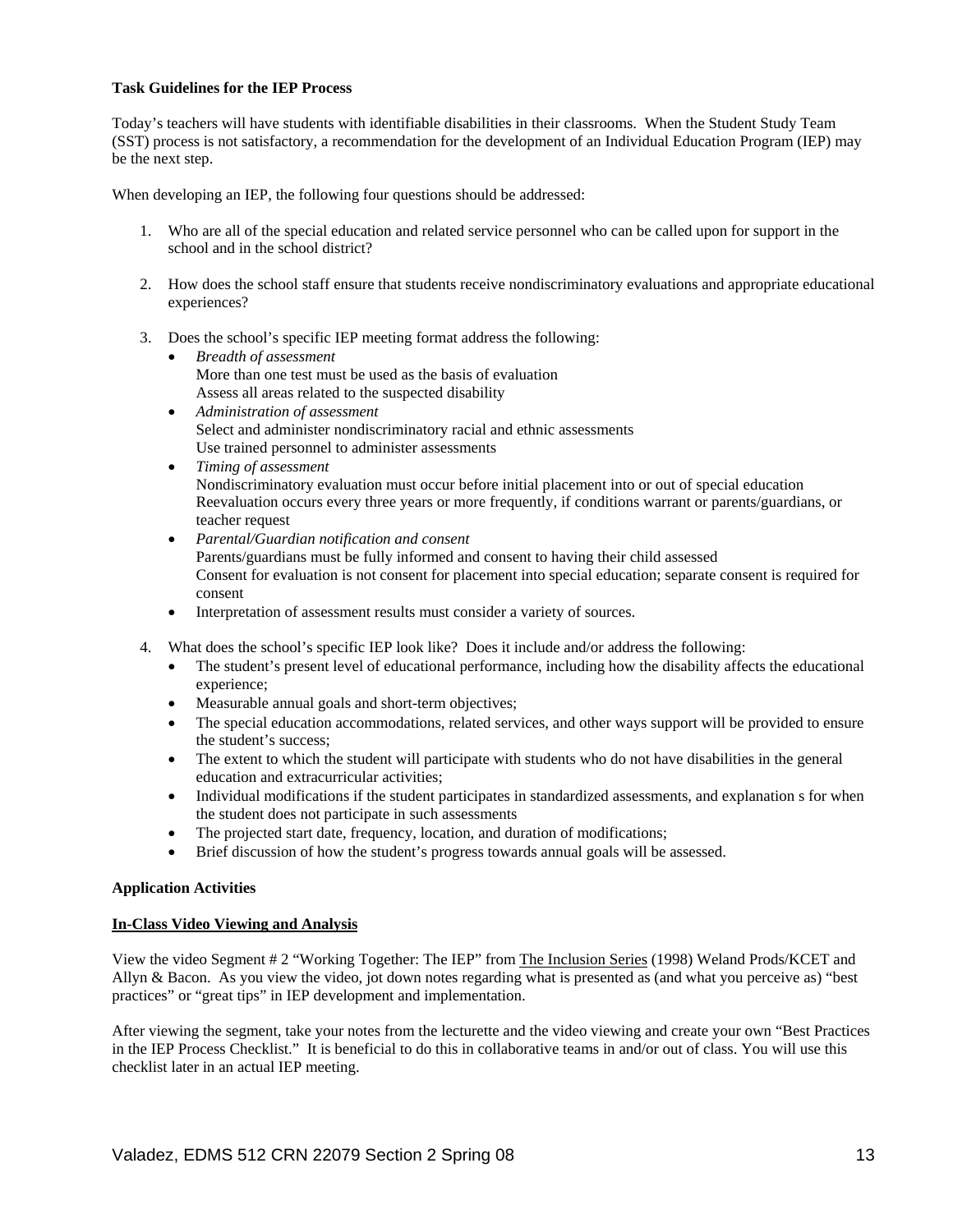# **School-Based Activities**

Can you provide complete and accurate responses to the following four questions? If so, you should have your special education credential! If not, interview your school's special education support personnel or get the information you need to answer the questions from reference materials, web sites, and so forth.

**Question #1**: Who are all of the special education and related services personnel who I can call upon for support in this school and in the school district?

**Action**: Make a list of the roles, names, responsibilities, and ways in which to contact these resources. Keep this list in your top desk drawer or in you day planner.

**Question #2:** How does our school staff ensure that the responsibilities of the assessment team outlined in the lecturette occur?

**Action**: **1)** Create a "Best Practice Checklist" based on the IEP video watched in class. **2)** Interview one of your special education support personnel. Ask how the assessment process in your school ensures that each of the responsibilities of a student's evaluation team is fulfilled. Ask Interviewee to review your checklist and provide feedback. Take notes and write a one to two-paged summary of what you learned about your school's assessment process, include suggestions for improvement, if appropriate.

**Question #3**: What does my School's IEP look like and does it include all of the components identified as required in the lecturette?

**Action:** Have your special education support persons give you the latest IEP form, if you have no students eligible for special education in your classroom (could that possibly happen?). If you have one or more students with an IEP in your classroom (a sure bet), get one of the IEPs, preferably one of the more complex IEPs. In either case, once you have an IEP in hand, locate all of the component parts required of an IEP.

**Question #4:** What does an IEP meeting feel like? How well are "best practices" for IEP team meetings being practiced in my school?

**Action:** Attend an IEP meeting of a student who is not in your classroom. Your role is that of non-participant observer. While observing use your own "Best Practices in the IEP Process Checklist," to assess the presence or absence of best practices being practiced during the meeting. Write a one to two-paged reflection that focuses upon ways in which to optimize IEP team communication, creative problem solving, and family centeredness. If you cannot find an IEP meeting of a colleague to attend, complete the checklist while watching the IEP video located in the library and write a one to two page reflection on what you saw.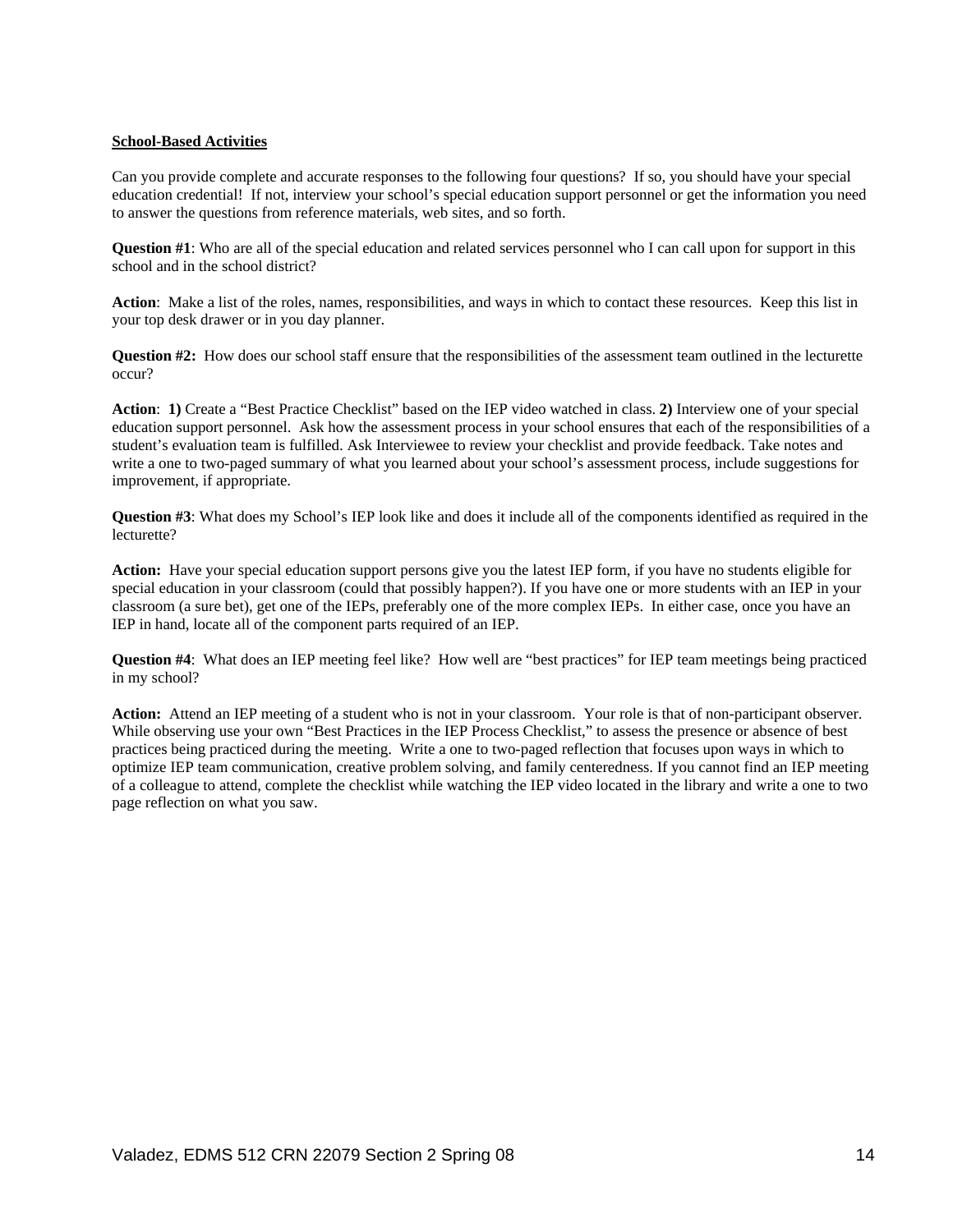# **IEP "CHEAT" SHEET**

| Create you own "Best Practices in the IEP Checklist"<br>1.                                                                                                                                                                                                                    | – Group Activity      | (2 points) |
|-------------------------------------------------------------------------------------------------------------------------------------------------------------------------------------------------------------------------------------------------------------------------------|-----------------------|------------|
| ______ focused on student strength<br>Ex:<br>sample of student weakness presented<br>student involved                                                                                                                                                                         |                       |            |
| Resource name, role, phone number list (s)<br>2.<br>- responsibilities (1-2 sentences)                                                                                                                                                                                        | - Group Activity      | (2 points) |
| 3. Interview<br>- Interview Overview (1 page)<br>- transcript of questions and answers<br>- Reflection/summary (1-2 pages)<br>- what did you learned?<br>- overview of what the interviewee said<br>- suggestions for improvement<br>- feedback on "Best Practices" Checklist | - Individual Activity | (2 points) |
| IEP Forms – Blank or completed<br>4.                                                                                                                                                                                                                                          | - Group Activity      | (2 points) |
| 5. Evaluation of an IEP (or video)<br>- use checklist and reflect turn in completed checklist<br>$\sim 1$ -2 nage naper reflections of the IEP                                                                                                                                | - Individual Activity | (2 points) |

- 1 -2 page paper reflections of the IEP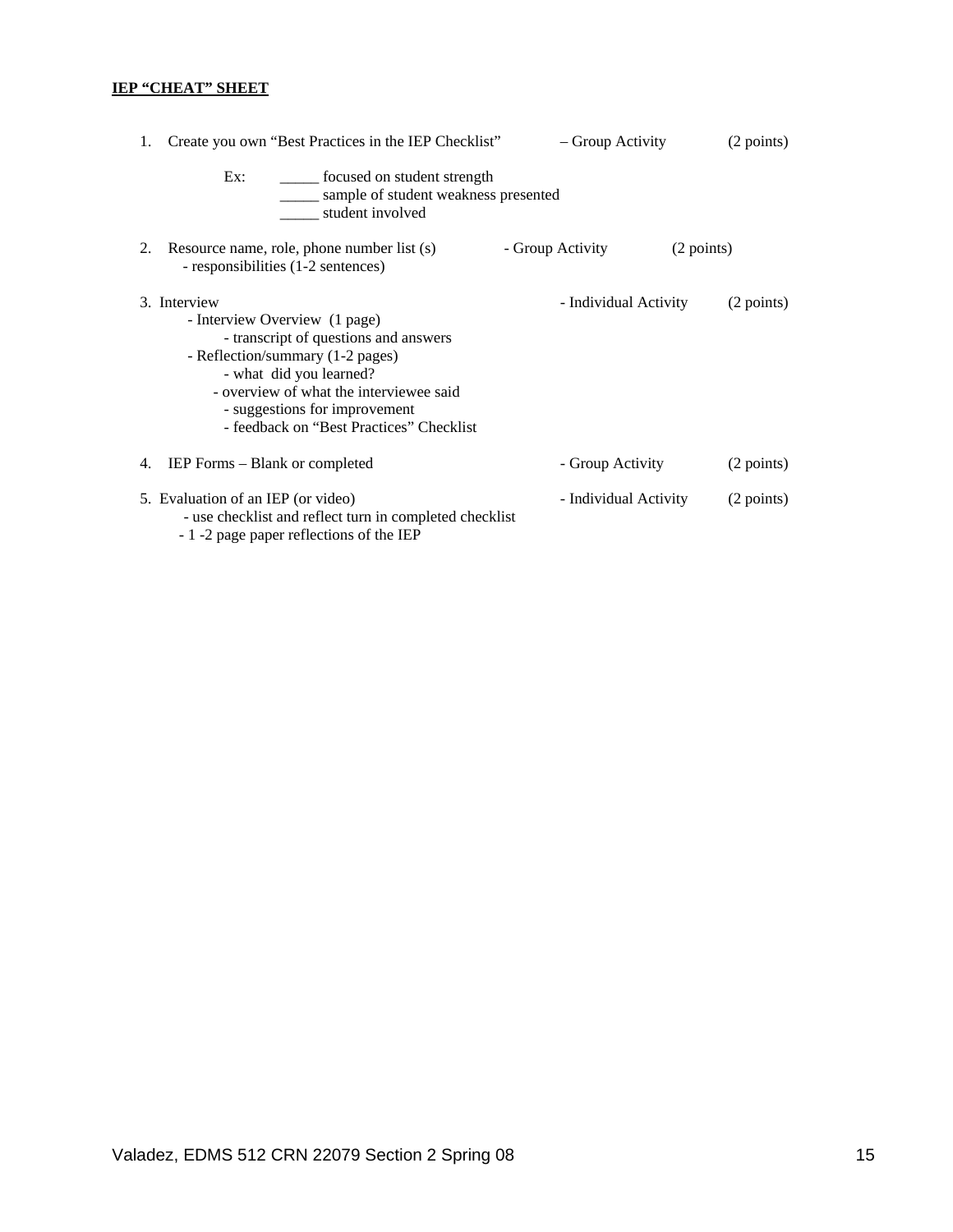### **One Month Planning Calendar Grid Assignment 20 points**  20 points **20 points**

| <b>Learner Objectives:</b> | The teacher candidates will plan a three-month long calendar for an elementary classroom.                                                  |
|----------------------------|--------------------------------------------------------------------------------------------------------------------------------------------|
| <b>Assessment:</b>         | The teacher candidates will write a one-month plan for an elementary classroom that<br>incorporates the following elements:                |
|                            | Calendar grid with daily plan for math, language art, science, social science<br>and art                                                   |
|                            | 3-6 developed lessons plans (math, language arts, science, art and social<br>$\overline{\phantom{a}}$<br>science)                          |
|                            | a field trip<br>۰                                                                                                                          |
|                            | assemblies and special programs (DARE, etc.)<br>$\overline{\phantom{a}}$                                                                   |
|                            | student assessments<br>$\overline{\phantom{a}}$                                                                                            |
|                            | multiple intelligence strategies<br>$\overline{\phantom{a}}$                                                                               |
|                            | differentiation strategies for the 6 students (3 Special education and 3 ELL)<br>$\overline{\phantom{a}}$<br>representative of your school |
|                            | technology for student use<br>$\overline{\phantom{a}}$                                                                                     |
|                            | technology for teacher use in instruction<br>$\overline{\phantom{a}}$                                                                      |
|                            | technology for assessment (electronic grade books, rubrics, etc.)<br>۰                                                                     |
|                            | The calendar will integrate a schedule of events from "real" schools. The student will also                                                |

write our plans for differentiated instruction and special needs instruction.

**Preparation:** Before beginning assignment teacher candidates read the following resources and demonstrate the ability to complete the prerequisite skills.

| <b>Resources</b>   | Title and necessary information:                                                                                                                                                                                                                                                                                                                                                                          |
|--------------------|-----------------------------------------------------------------------------------------------------------------------------------------------------------------------------------------------------------------------------------------------------------------------------------------------------------------------------------------------------------------------------------------------------------|
| <b>Textbooks</b>   | Grant, C. & Gillette, M. (2006). Learning to Teach Everyone's Children. Equity,<br>Empowerment, and Education that is Multicultural. Australia: Thomson Wadsworth.<br>ISBN #0-534-64467-8<br>Ch.4                                                                                                                                                                                                         |
|                    | Turnbull, A., Turnbull, R., & Wehmeyer, M. L. (2007). Exceptional Lives. Special<br><i>Education in Today's Schools.</i> (3 <sup>rd</sup> ed.) Upper Saddle River, NJ. Pearson Education, Inc.<br>ISBN #0-13-170869-4                                                                                                                                                                                     |
|                    | Villa, Richard, & Thousand, Jacquelyn. (1995). Creating and inclusive school. Alexandria,<br>VA: ASCD. Chapters 6 & 7                                                                                                                                                                                                                                                                                     |
| Other resources    | Choate, J. S. (2000) Sucessful inclusive teaching $(3^{rd}$ ed.). Needham, MA: Allyn & Bacon.<br>Chapter 16                                                                                                                                                                                                                                                                                               |
| Internet $Site(s)$ | Tomlinson, Carol Ann. (1999). The Differentiated Classroom: Responding to the needs of<br>all learners. Alexandria, VA: Association for Supervision and Curriculum Development.<br>ISBN #0-87120-342-1 (Available free through CSUSM ebooks library.)<br>CSUSM Single Subject Format from TaskStream under Lesson Builder<br>ELD Standards - http://www.cde.ca.gov/re/pn/fd/documents/englangdev-stnd.pdf |

# **Prerequisite skills:**

- Teacher candidates can create appropriate technology applications for use in instruction and assessment,
- Teacher candidates are able to develop a schedule and course activities,
- Teacher candidates are able to create curriculum and instruction based on content, process, and product as define by Carol Ann Tomlinson (1999).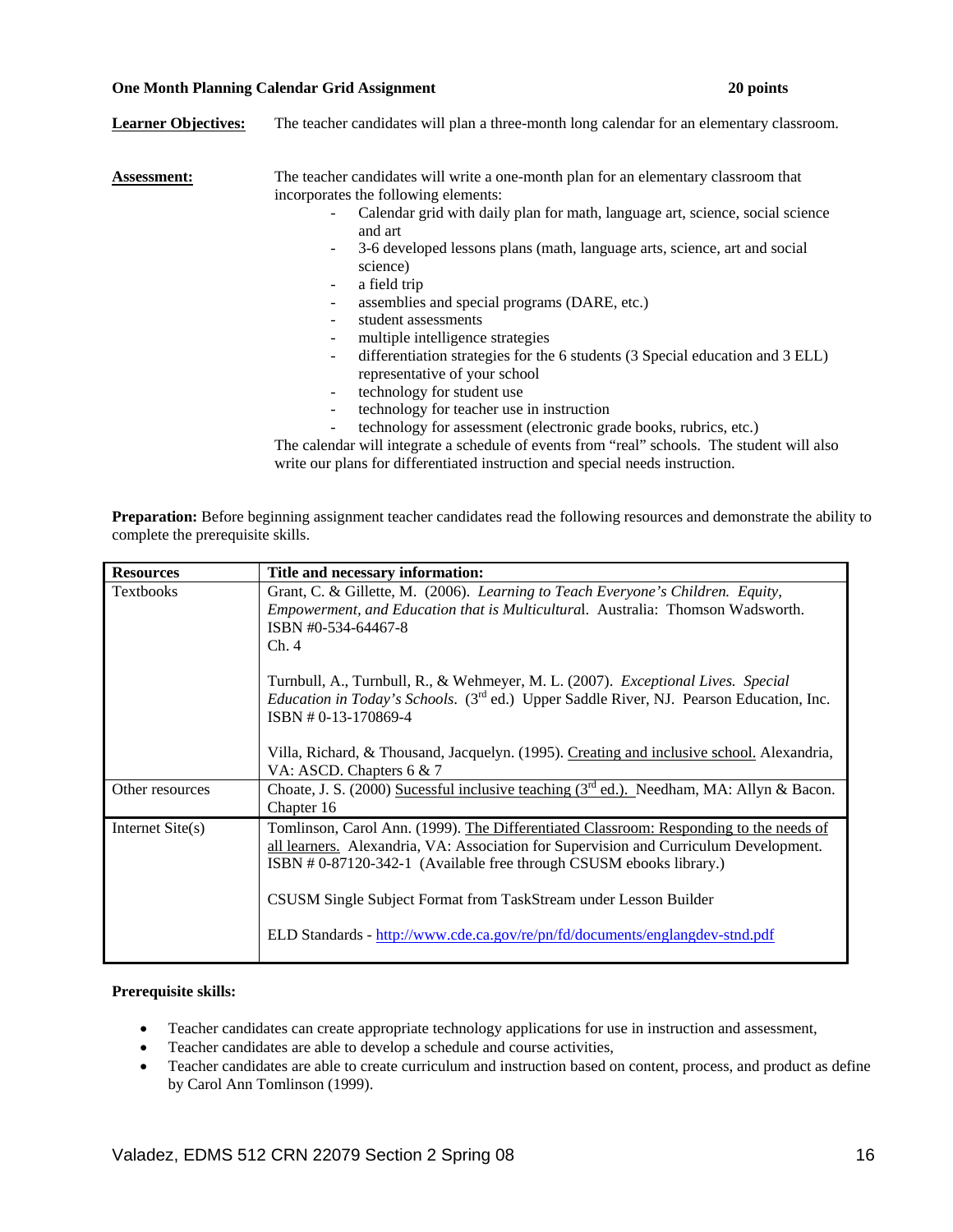- Teacher candidates are able to use information about students' readiness range (skills, reading, thinking  $\&$ information), learning profiles, interests, talents, and culture to differentiate curriculum and instruction (Tomlinson, 1999).
- Teacher candidates are able to identify strategies to meet the needs o
	- o Students learning English (including differentiation for Beginning, Intermediate, and Advanced levels)
	- o Student that are accelerated learners as referred to by Piergangelo & Giuliani (2001)

### **Task Guidelines for One Month Planning Calendar**

**Step One**: You will create a own one month plan for this assignment. On the assigned day, bring the following artifacts to complete your assignment: a school calendar from your observation placement, a calendar grid or published planning book, and your social science and science unit plans.

**Step Two**: On the assigned day you be will completing your one month plan with the assistance of the instructor a group of three to four members. Referring to your school calendar, you will first need to block out times in your plan book for holidays, assemblies, special programs, in-service days, etc. You will then plan your curriculum into manageable blocks of time in your calendar grid or lesson plan book. The amount of time you select to cover the various content areas is dependant upon your district and/or school standards. For example, if your district mandates two hours of language arts instruction per day you must plan accordingly. You will need to provide evidence of these criteria in your finished calendar grid.

 Your plan will necessarily be an integrated plan that uses Universal Design and Backward Design principles. That is to say, it will be necessary to teach science and social science throughout the day as part of your literacy instruction. Also, be sure to include assignments in all of the content areas, i.e. science, art, social studies.

You will write out all of the California state standards you will cover during the one months. Place these standards in a easily visible way so that anyone will see them. Standards should be organized using "themes" or "big ideas" Your plan must also include multiple intelligence strategies for special needs and second language students as part of differentiated instruction.

## **Checklist for One Month Plan**

The following checklist will help you create your one-month plan. Does you plan include:

- 1. A copy of the district/school calendar (photocopies are fine)
- 2. Clearly written California state standards
- 3. A description of your classroom context- student population, grade level, local community, etc.
- 4. Strategies for three or more special needs students (Provide as a list as well as embedded in lesson plans.)
- 5. Strategies for three or more second language learners (Provide as a list as well as embedded in lesson plans.)
- 6. Strategies for multiple intelligences
- 7. A planning calendar grid (Includes all subject areas for each day.)
- 8. 3-6 Lesson plans from unit from different content areas
- 9. Technology components- assessment, instruction, student use

Note: All components are to be typed. How you organize your planning grid is a matter of style. If you have questions about formats discuss them with your instructor.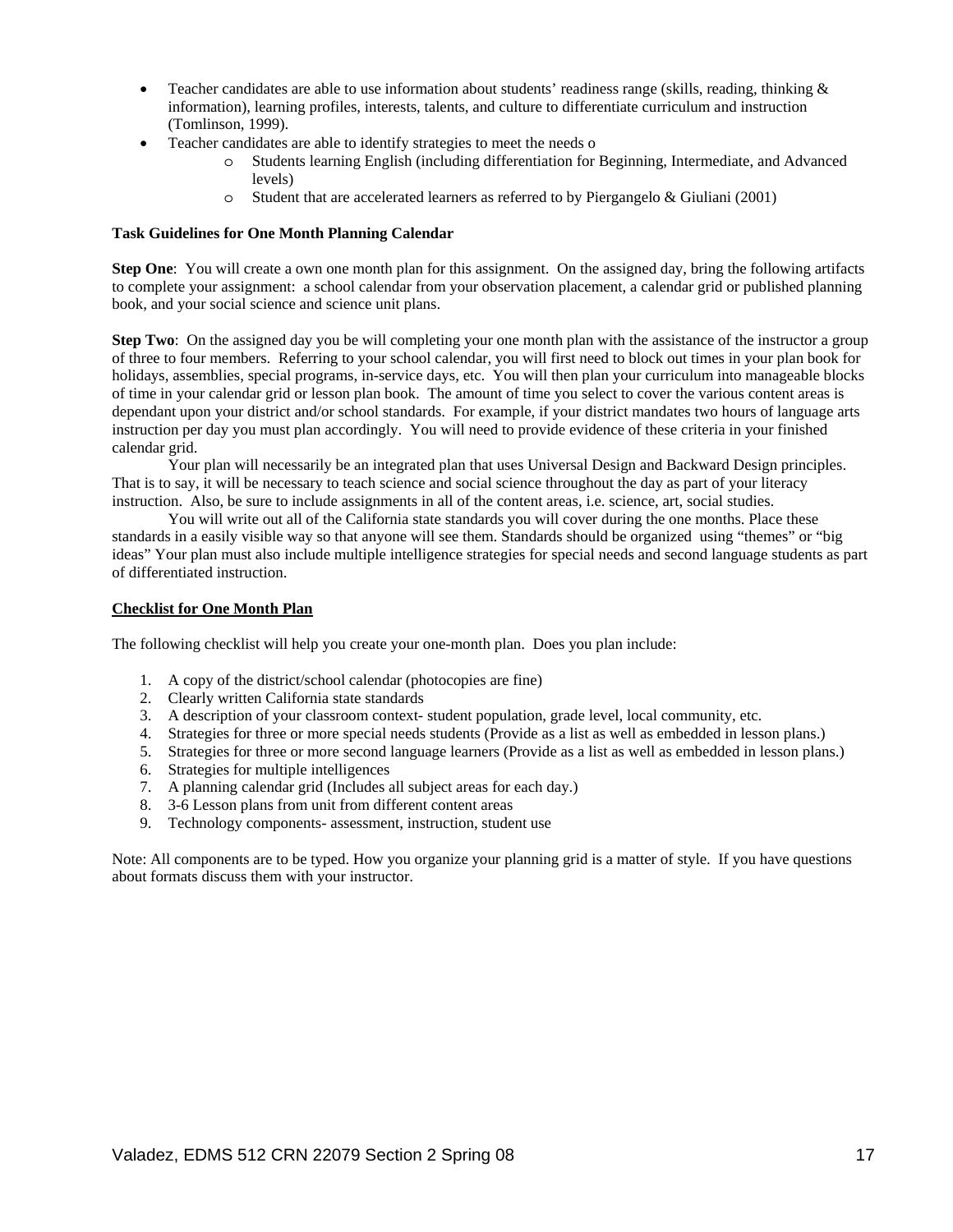### A group of teacher candidates will teach a class of students from Radford University about SDAIE and how to implement these strategies into content pedagogy. Each teaching group will chose a science lesson, develop appropriate SDAIE strategies and design a presentation to teach the Radford student via a distance learning platform in Markstein Hall, CSUSM. Each group should plan to give a twenty-minute presentation. Each presentation should explain the content and it connection to California State Teaching Standards. Your group will then give a brief outline of the lesson sequence, but only enough as to give an idea as to how the lesson will be taught in an elementary classroom.

After the lesson has be described please explain each of the relevant SADIE Strategies to the Radford students. Provide visuals whenever possible and also be able to explain why the strategy was chosen, how it enables the understanding of the content, and how it assists second language children. Plan for questions and answers in each presentation. Note: One group will give a brief overview of SDAIE at the start of the session to teach Radford students about this teaching methodology.

**You will a report for this assignment**. For your report please give a narrative of one to two pages describing the teaching experience, its relevance to cultural pedagogy and the innovative use of technology. You may wish to expound upon your personal challenges with the assignment, what you learned from the experience, and how this experience will help you in the future.

# Valadez, EDMS 512 CRN 22079 Section 2 Spring 08 18

| <b>Learner Objectives:</b> | Teacher candidates will:<br>Develop as an instructor by preparing and organizing a distance learning activity.<br>$\bullet$<br>Expand skills in professionally teaching SDAIE to students in another state.<br>$\bullet$ |
|----------------------------|--------------------------------------------------------------------------------------------------------------------------------------------------------------------------------------------------------------------------|
| <b>Assessment:</b>         | Teacher candidates will:                                                                                                                                                                                                 |
|                            | Lead a Peer Teaching activity.<br>$\bullet$                                                                                                                                                                              |
|                            | Prepare and distribute curriculum materials to Radford students.<br>٠                                                                                                                                                    |
|                            | Develop a presentation to be delivered through distance learning.                                                                                                                                                        |

# **Preparation**

**Peer Teaching Activity** 

In groups of three to four CSUSM students will select a science lesson and prepare relevant SDIAE strategies for the lesson. Your group will present your lesson and the strategies to students from Radford University in Radford, Virginia in real time using the distance-learning classroom in Markstein Hall, CSUSM. The presentation needs to be very visual so as to enhance the distance learning experience. Your group should be able to answer questions asked by the students in Virginia.

# **Peer Teaching Demonstration: Radford Curriculum Exchange 20 Points**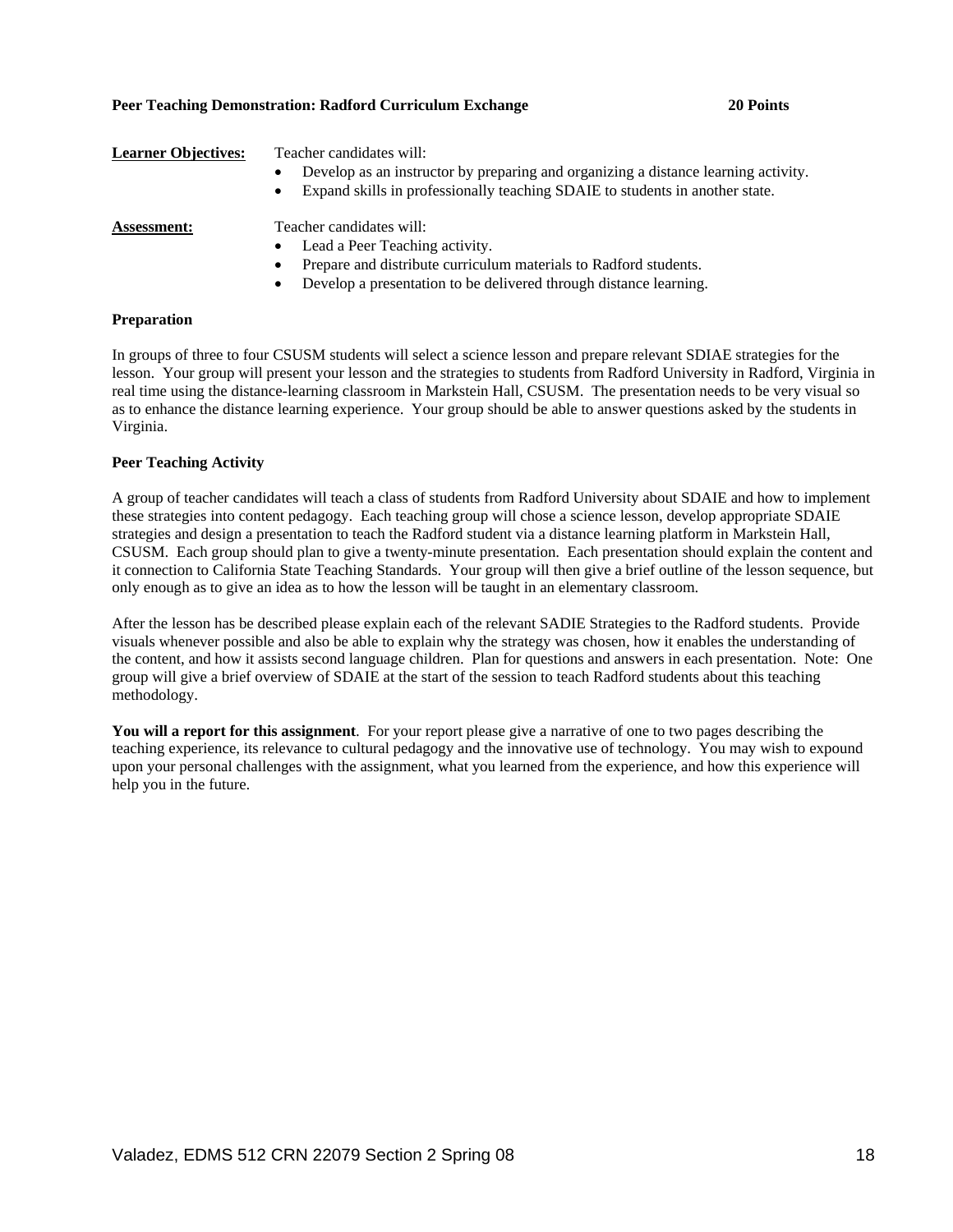### **Electronic Portfolio - TaskStream 10 points**

**Learner Objectives:** Knowledge and skill in creating an electronic portfolio.

**Assessment:** Teacher candidates apply what they have learned from the required assignments to the TPEs designated in a cogent, first person reflection in TaskStream.

> Teacher candidates will include all necessary components in their final submission of the electronic portfolio.

| Resource(s):          | Title and necessary information:                                                                                                                                                                                                                                                                                                                                                   |
|-----------------------|------------------------------------------------------------------------------------------------------------------------------------------------------------------------------------------------------------------------------------------------------------------------------------------------------------------------------------------------------------------------------------|
| <b>WebCT</b> Resource | <b>TPE Writing Workshop PPT</b>                                                                                                                                                                                                                                                                                                                                                    |
| Internet $Site(s)$    | http://lynx.csusm.edu/coe/eportfolio/index.asp<br>This will take you to the CSUSM COE website where you can get help with how to create<br>your electronic portfolio and information on the required elements.<br>http://www.taskstream.com<br>This is the TaskStream home page where you will register for Taskstream and return to<br>when working on your electronic portfolio. |

### **Task Guidelines for Taskstream**

The purpose of the portfolio is to assess how well you meet the TPEs. Although all the artifacts you place (more than 1 per TPE) in your portfolio have been assessed/graded by your professors, it is not clear if you have a thorough understanding of the TPEs and can make the connection between the assignments completed in class with the teaching you have experienced and the TPEs. Your task to write a cogent reflective essay for each TPE on how the artifacts you have chosen provide evidence that shows you have demonstrated meeting each TPE. Each narrative must include a: a) description b) analysis and c) reflection.

**Responses to TPE's 6d, 10 and 14:** It is important to recognize that the TPEs are threaded throughout the credential program, as a whole, and are addressed multiple times in each course. Even though we are referencing and seeking to understand many TPEs in this course, you are specifically responsible for writing a response for TPE **6d, 10 and 14** in the Task Stream Electronic Portfolio. (TPE 14 will have more than 2 pieces of evidence. Please see below for special directions for TPE 14\*\*\*.)

Each assigned response will relate to course assignments, discussions, and/or readings that provide a deeper understanding of the specified TPE. As you write, the goal is to describe your learning as it relates to the TPE, to analyze artifacts (assignments) and explain how they are evidence of your learning, and to reflect on the significance of your learning (the "so what") and where you need to go next related to the TPE. A four paragraph structure will help you develop your response. It is suggested to type your response into a *Word* document and paste it into Taskstream once you have proofed it for spelling, grammar and understanding.

# **TPE Narrative Response Structure**

# **1st paragraph: Description**

Introduction to your response that uses the words of the TPE. DO NOT restate the TPE; instead, introduce your reader to the focus of your response as it relates to the TPE. This is basically an extended thesis statement related to the TPE. Use first person language. Introduce the names of the pieces of artifact evidence you will explain and analyze in paragraph 2 and 3.

# **2nd paragraph: Analysis of #Artifact Evidence #1**

Explain how one attached artifact is evidence of your learning related to the TPE. The key here is "evidence." How does this artifact prove that you have learned something specific related to this TPE? Describe, analyze and reflect on your artifact here.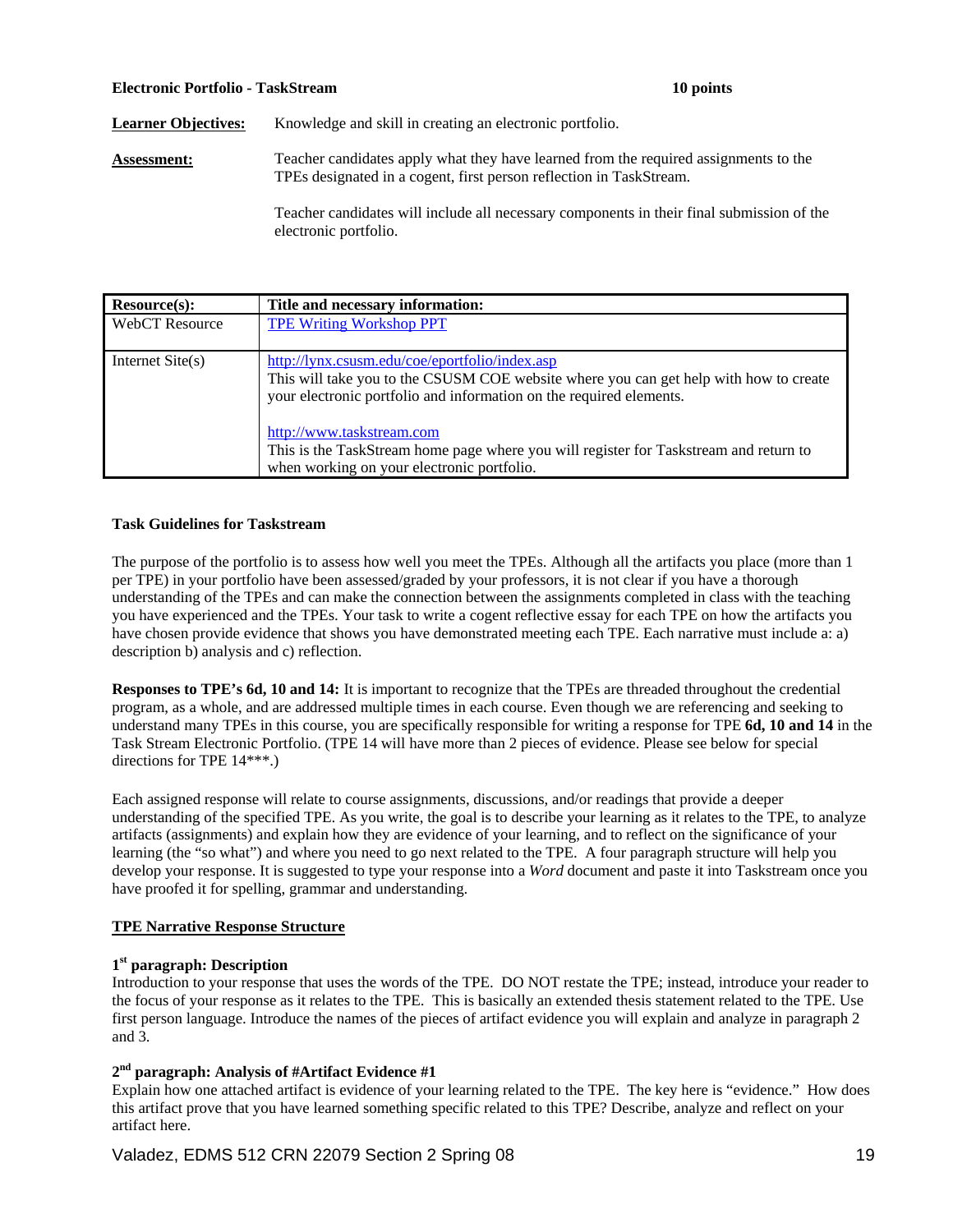# **3rd paragraph: Analysis of #Artifact Evidence #2**

Explain how another attached artifact is evidence of your learning related to the TPE. Describe, analyze and reflect on your artifact here.

# **4th paragraph: Reflection**

Reflect upon and summarize the significance of your learning overall (connected to the TPE) and explain what you still need to learn related to this TPE. This addresses the "so what?" or "the big picture" of your learning. How does knowing this impact you and students?

\*\*\* TPE 14 will be handled differently than described above. In TPE 14 you will keep paragraph 1 and then respond to each sub category using the structure from paragraph 2, though you may have more than one artifact to talk about for each category. When you finish with the sub categories, you will write a reflective paragraph which has the components of paragraph 4: Reflection.

# • **Upload your TPE Narrative Response in as a Text**

- Copy the complete TPE response in the word
- document.
- Proof your TPE narrative response. Remember to use spell and grammar check.
- Open your Tasksteam account
- Go to "View My Work"
- Click on "CSUSM Multiple Subject Portfolio" this should take you to "#3 Edit Content"
- Go to the TPE number you are working on
- Go to "Add/Edit"
- Go to Text
- Paste your complete TPE response into the text box
- Check for completeness

### • **Upload TPE Evidence Artifacts**

- 1. Open your Tasksteam account
- 2. Go to "View My Work"
- 3. Click on "CSUSM Multiple Subject Portfolio" this should take you to "#3 Edit Content"
- 4. Go to the TPE number you are working on
- 5. Go to "Add/Edit"
- 6. Go to Attachment
- 7. Name file. Choose the name you use to refer to the evidence within the TPE Narrative Response. Capitalize like a title.

Valadez, EDMS 512 CRN 22079 Section 2 Spring 08 20 20